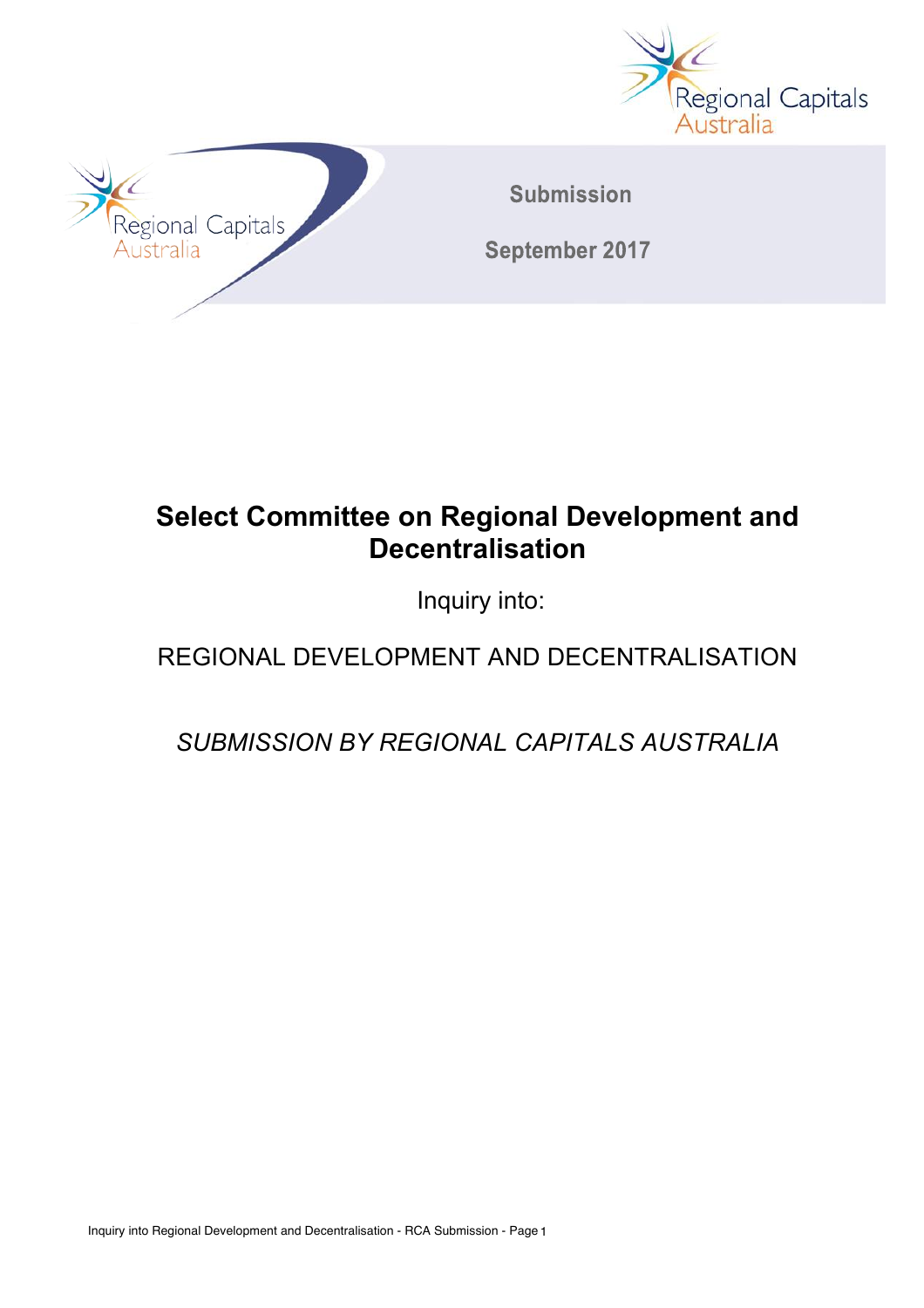

### **TABLE OF CONTENTS**

| $\label{eq:1} \mbox{Introduction} \,\, \ldots \,\, \ldots \,\, \ldots \,\, \ldots \,\, \ldots \,\, \ldots \,\, \ldots \,\, \ldots \,\, \ldots \,\, \ldots \,\, \ldots \,\, \ldots \,\, \ldots \,\, \ldots \,\, \ldots \,\, \ldots \,\, \ldots \,\, \ldots \,\, \ldots \,\, \ldots \,\, \ldots \,\, \ldots \,\, \ldots \,\, \ldots \,\, \ldots \,\, \ldots \,\, \ldots \,\, \ldots \,\, \ldots \,\, \ldots \,\, \ldots \,\, \ldots \,\, \ldots \,\, \ldots \,\,$ |
|-----------------------------------------------------------------------------------------------------------------------------------------------------------------------------------------------------------------------------------------------------------------------------------------------------------------------------------------------------------------------------------------------------------------------------------------------------------------|
|                                                                                                                                                                                                                                                                                                                                                                                                                                                                 |
|                                                                                                                                                                                                                                                                                                                                                                                                                                                                 |
|                                                                                                                                                                                                                                                                                                                                                                                                                                                                 |
|                                                                                                                                                                                                                                                                                                                                                                                                                                                                 |
|                                                                                                                                                                                                                                                                                                                                                                                                                                                                 |
|                                                                                                                                                                                                                                                                                                                                                                                                                                                                 |
|                                                                                                                                                                                                                                                                                                                                                                                                                                                                 |
|                                                                                                                                                                                                                                                                                                                                                                                                                                                                 |
|                                                                                                                                                                                                                                                                                                                                                                                                                                                                 |
|                                                                                                                                                                                                                                                                                                                                                                                                                                                                 |
|                                                                                                                                                                                                                                                                                                                                                                                                                                                                 |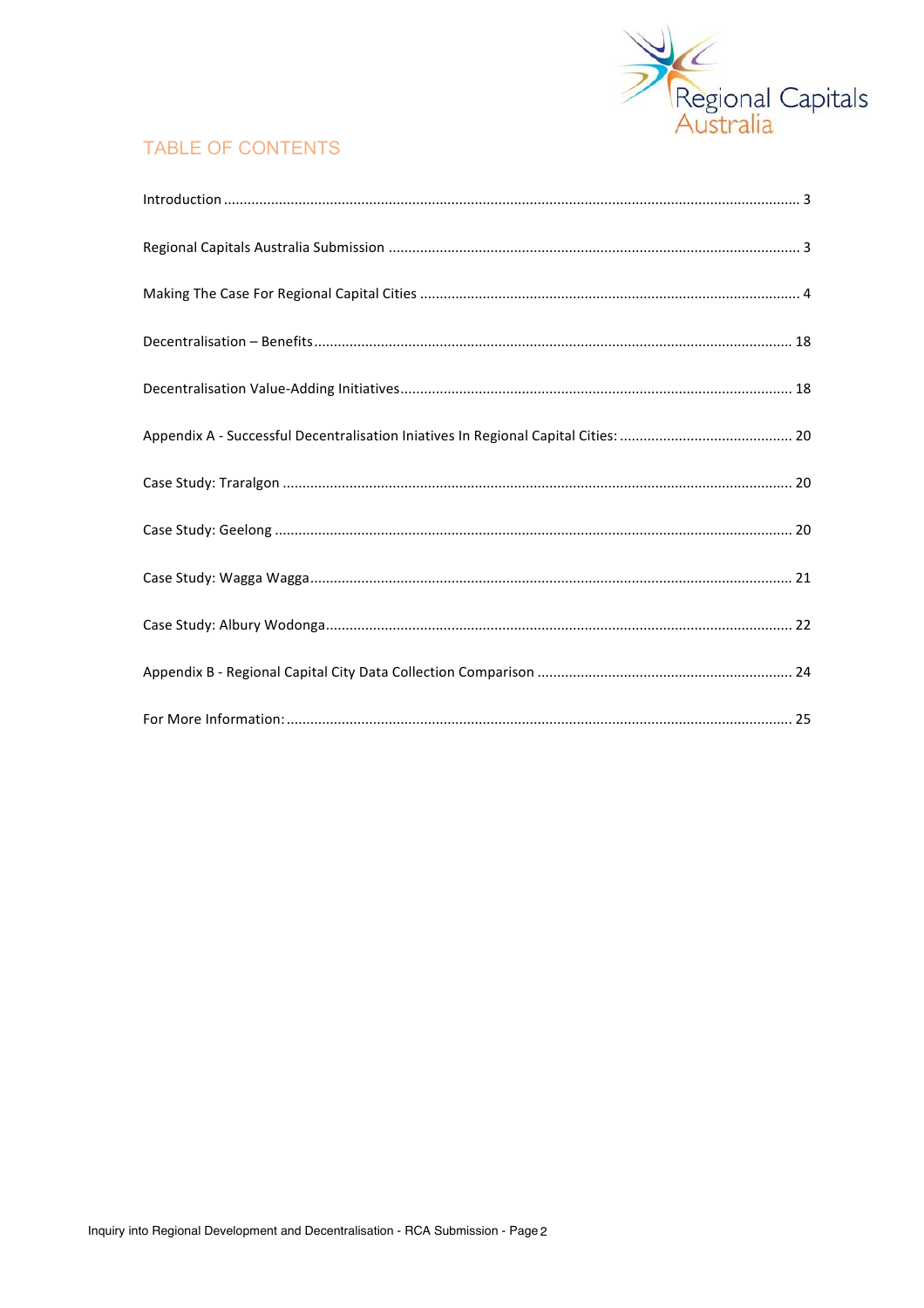

# **INTRODUCTION**

Regional Capitals Australia (RCA) is pleased to present this submission for consideration by the Select Committee on Regional Development and Decentralisation ('**the Committee'**) into Regional Development and Decentralisation.

RCA welcomed the March inquiry conducted by the Senate Finance and Public Administration Committee to examine the '*policy of relocating corporate Commonwealth entities with agricultural policy or regulatory responsibilities*'; specifically, the application of such a policy to the Australian Pesticides and Veterinary Medicines Authority. Our submission into this inquiry can be located on the Regional Capitals Australia Submission webpage.

RCA submits that the Committee's comprehensive inquiry into regional development and decentralisation is well-timed, and with clear recommendations for growth has the potential to trigger enormous economic stimulus for RCCs, and facilitate the diversification of regional economies.

# **Regional Capital Cities**

RCA is a growing alliance of 31 local governments across the nation, representing Australia's regional cities. Regional capital cities (RCC) are home to almost four million people and service the needs of another four million Australians who live in surrounding areas.

Our mission is to provide a platform to champion the strategic importance and sustainable development of regional cities around the nation.

The growth of Australia's regional cities is a 100-year trend<sup>1.</sup> This trend is due to a pattern of consolidation from smaller towns to larger regional centres<sup>2</sup>, growth in Australia's immigration rate and more recently, a haven for people looking for a liveable and affordable alternative to the congested major capitals<sup>3</sup> An extra one million people are expected to call a RCC home by 2020.

RCCs however are not defined by size, but by the role the city plays in the wider region. RCCs act as service 'hubs' and perform a 'capital city' role within the region, providing a central point to access essential infrastructure, services, business, employment and education. These services and infrastructure are accessed by local residents as well as those in surrounding towns and rural areas. Every day, eight million Australians rely on RCCs for their everyday needs.

It is the position of RCA that ensuring RCCs have a stated place in policy along a range of initiatives that aim to grow and facilitate investment in regional cities will fundamental to securing the long-term and sustainable growth in our regions.

# **REGIONAL CAPITALS AUSTRALIA SUBMISSION**

The RCA submission focuses on three key areas:

- 1. How an integrated, long-term regional policy that aims to build strong regional cities is crucial the success of Australia's regions;
- 2. How decentralisation drives social and economic development and is best deployed in RCCs; and
- 3. What value-adding initiatives should be deployed to support decentralisation.

<sup>&</sup>lt;sup>1</sup> The Bureau of Infrastructure, Transport and Regional Economics (BITRE): Evolution of Australian Towns - 2014<br><sup>2</sup> Productivity Commission: Transitioning Regional Economies – Interim Report - 2017<br><sup>3</sup> Regional Australia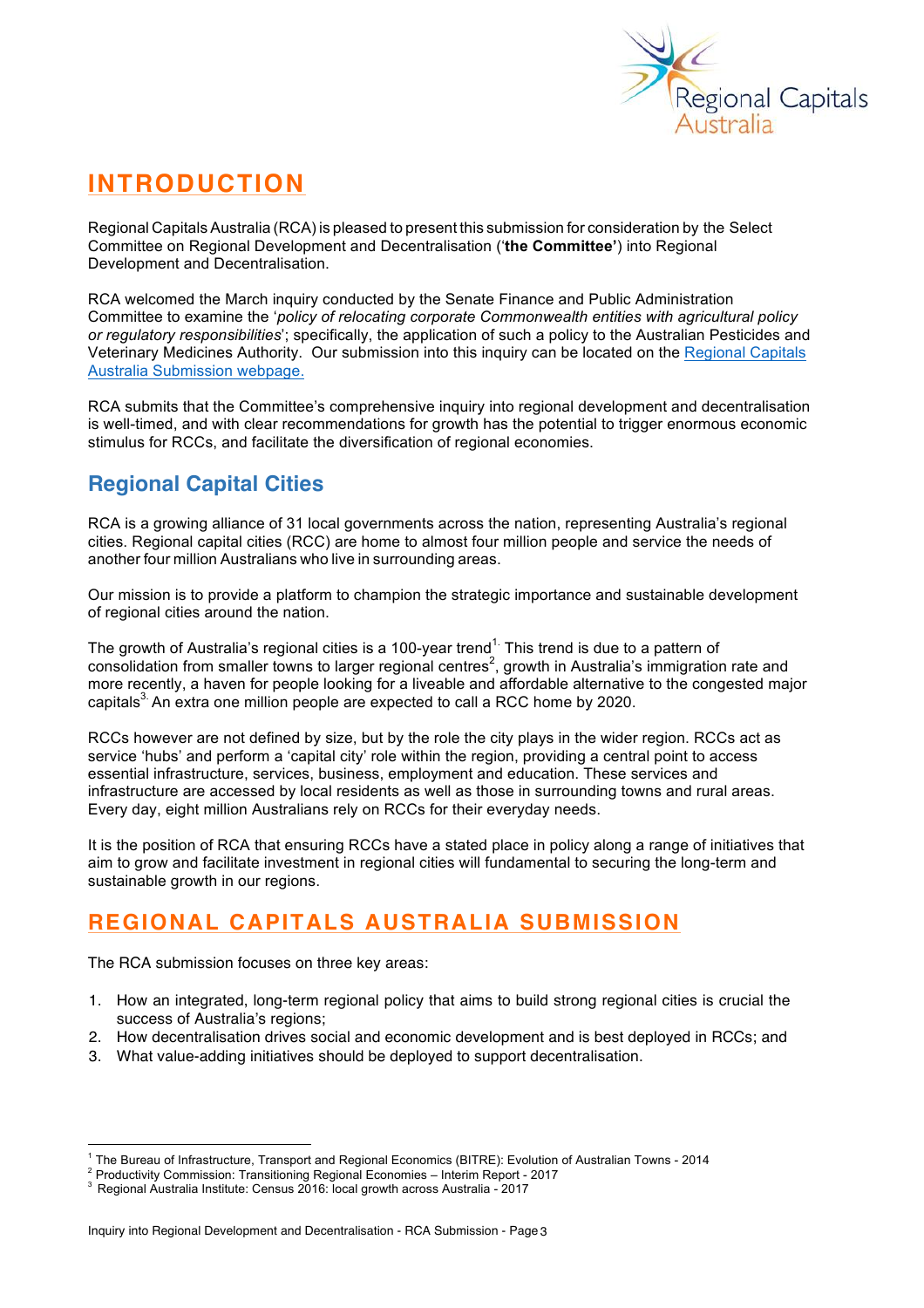

## **MAKING THE CASE FOR REGIONAL CAPITAL CITIES**

### **Regional Capitals Cities are Central to Regional Development**

#### *Rise of the RCCs is a long-term trend*

The growth of RCC is a long-term (100 year) trend. The Australian Government's Bureau of Infrastructure, Transport and Regional Economics (BITRE) released a report: Evolution of Australia's Towns (2014) that mapped the change in Australian towns over a 100 period. This report clearly showed that over this period Australia's population has trended towards a preference for people wanting to live in urban environments.

As the images below show, in 1911 (Figure 1) the majority of people lived in towns of 3000 people or less; by 1961 (Figure 2) the preference was for cities of 15,000 – 30,000 and by 2006, large urban centres were the place of choice and regional cities were growing faster than the state capitals (Figure 3 and 4).



*Towns in Australia – population size – 1911, 1961, 2006*

The same report stated: "*The consistent decline in the share of Australia's regional population compared to the major cities occurred in parallel with increasing urbanisation within regional areas….While the population share for towns and rural residents [in regional area] as a whole has been declining ….regional cities have and continue to grow" (p66).*

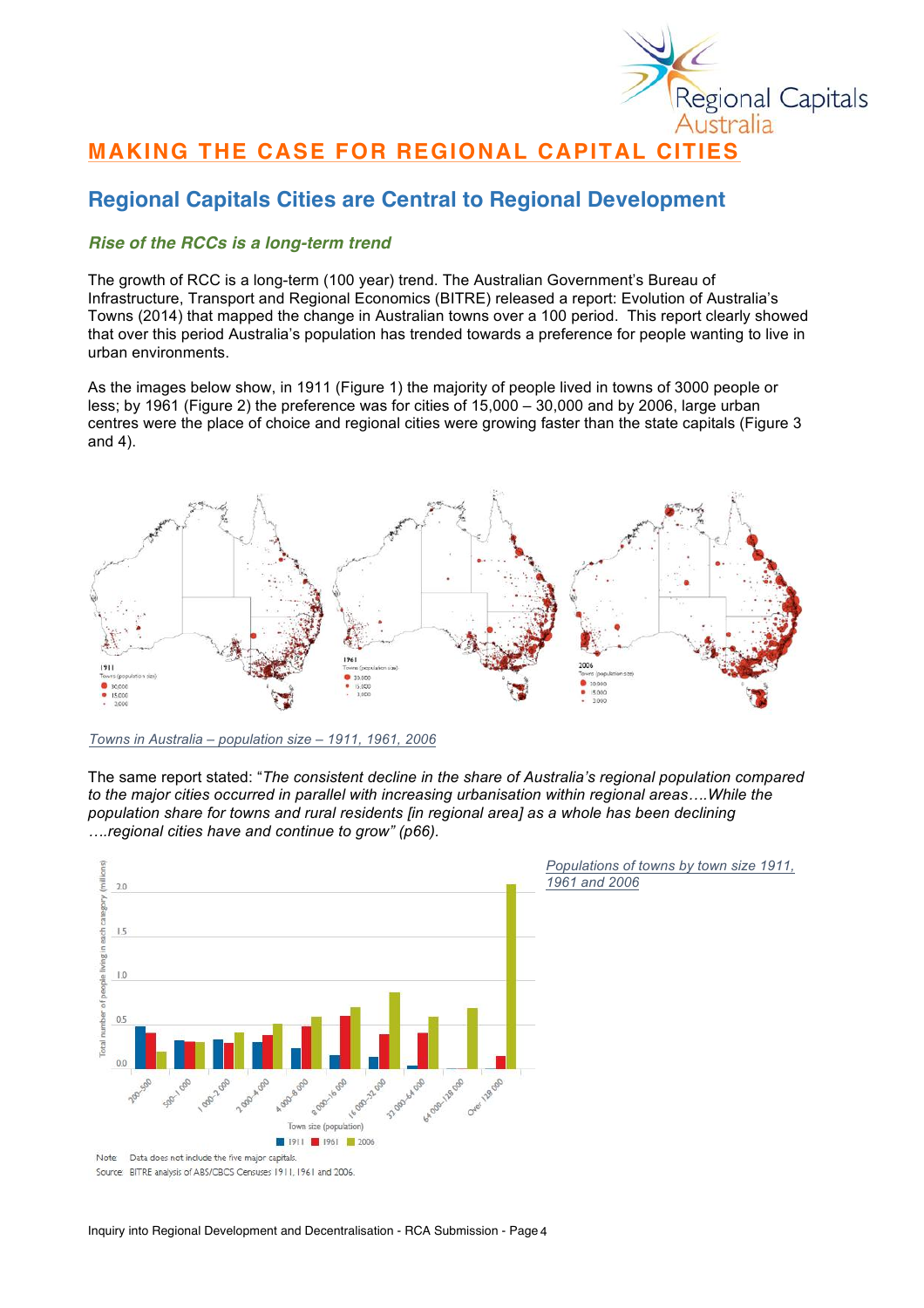

Today, there are 51 regional capital cities that have a combined population of 4 million people – the sizes of the cities range from 15,000 to 240,000 residents.



#### *Transitioning Economies and the liveable alternative*

The recent Productivity Commission (PC) review: Transitioning Regional Economies – Interim Report (2017) also concluded there has been a trend of consolidation from smaller towns to larger regional centres, noting the transitioning global economy was one reason for this growth.

The report found that while there was growth in Australia's agricultural sector (a staple of the regional Australia economy) the rise of automation and overall efficiencies in this sector meant there had been a decline in the number of people employ in this sector. A similar patter of job losses were also occurring in the manufacturing sector. Regional cities, however with **strong service sectors** had growing populations and economies. The PC highlighted that this change in regional populations and economies could be attributed towards:

*"..productivity, technological change, demography, personal choices and increasingly connected regions through trade in services. The ease of transport today and the capacity to undertake transactions using the internet, mobile phones and satellite-based communications systems has facilitated this trend. There is also greater amenity associated with larger regional centres as well as access to a wider range of services (including schools, aged care services, hospitals and universities)" (p20.)*

#### *Growth of the Hub and Spoke Model*

As outline by the PC, changes in the traditional economic activity in Australia's regions combined with the population decline in smaller rural towns, today RCCs are now service centres. RCC's provide central point to access essential infrastructure, services, business, employment and education. These services and infrastructure are accessed by local residents as well as those in surrounding towns and rural areas. In essence, RCCs perform a 'capital city' role within their regions.

To explore the regional development imperative of this trend, RCA partnered with the Regional Australia Institute (RAI) to examine the impact of "a hub and spoke" effect of RCCs on their regional towns. The RAI investigated a selection of RCCs, together with their surrounding hinterlands to examine the extent that the hub/spoke model exists in regional areas.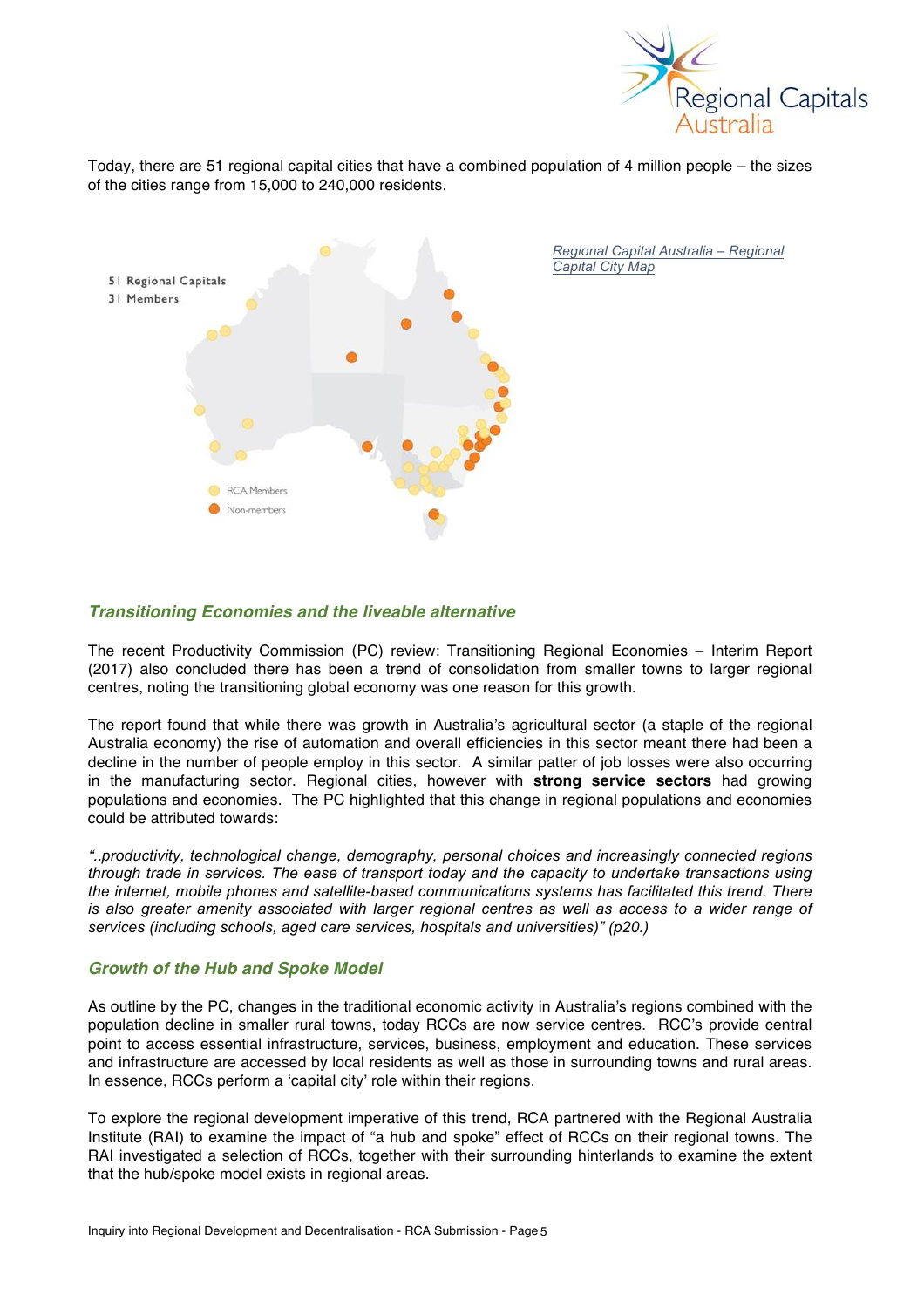

The RAI's method was to use elements from its *Insight* dataset themed around education, health and business services in addition to census data showing place of work and residence, focusing on a selection of RCC hubs and spokes. The RAI also examined movement between place of work and place of usual residence (work flows) and the disparity between hubs and spokes across the domains of education, health and business.

The purpose of conducting the case studies was to understand:

- 1. How communities **moved around regions**
- 2. What **distance from the hub means for spokes**

The study explored the 'strength' of services in both RCC and their surrounding hinterlands across the following areas:

- Workflow between hubs and spokes
- Access to financial services (business services) as percentage of population employed
- Access to health services (as a percentage of population employed)
- Access to tertiary education (as a percentage of population enrolled)
- Population growth (ABS data)
- Distance from an airport.

**Note:** In each table as part of this submission the city or town (hinterland) has received a rank indicating where the city or town sits in relation to access to a service or distance from a facility (refer above). Each LGA was ranked against the other 623 LGAs around Australia. The ranks have been grouped into bands, a mark of 1 means the area ranks in the top 20 percentile of all LGAs in Australia. A mark of 5 indicates the city or town is within the bottom 20 percentile of all LGAs

#### Initial Findings of the Hub and Spoke

The RAI study focused on 4 hubs and 8 spokes across New South Wales, Queensland and Western Australia. These are explored below:

#### **The Riverina and Wagga Wagga**

The Riverina's capital is the city of Wagga Wagga and this region is an example of where a strong hub and spoke model is active and as such where the region is benefiting from a strong regional capital city.

#### Wagga Wagga and the Riverina region



\*The thicker olive-coloured lines demonstrate movement from the smaller towns into the city to access employment.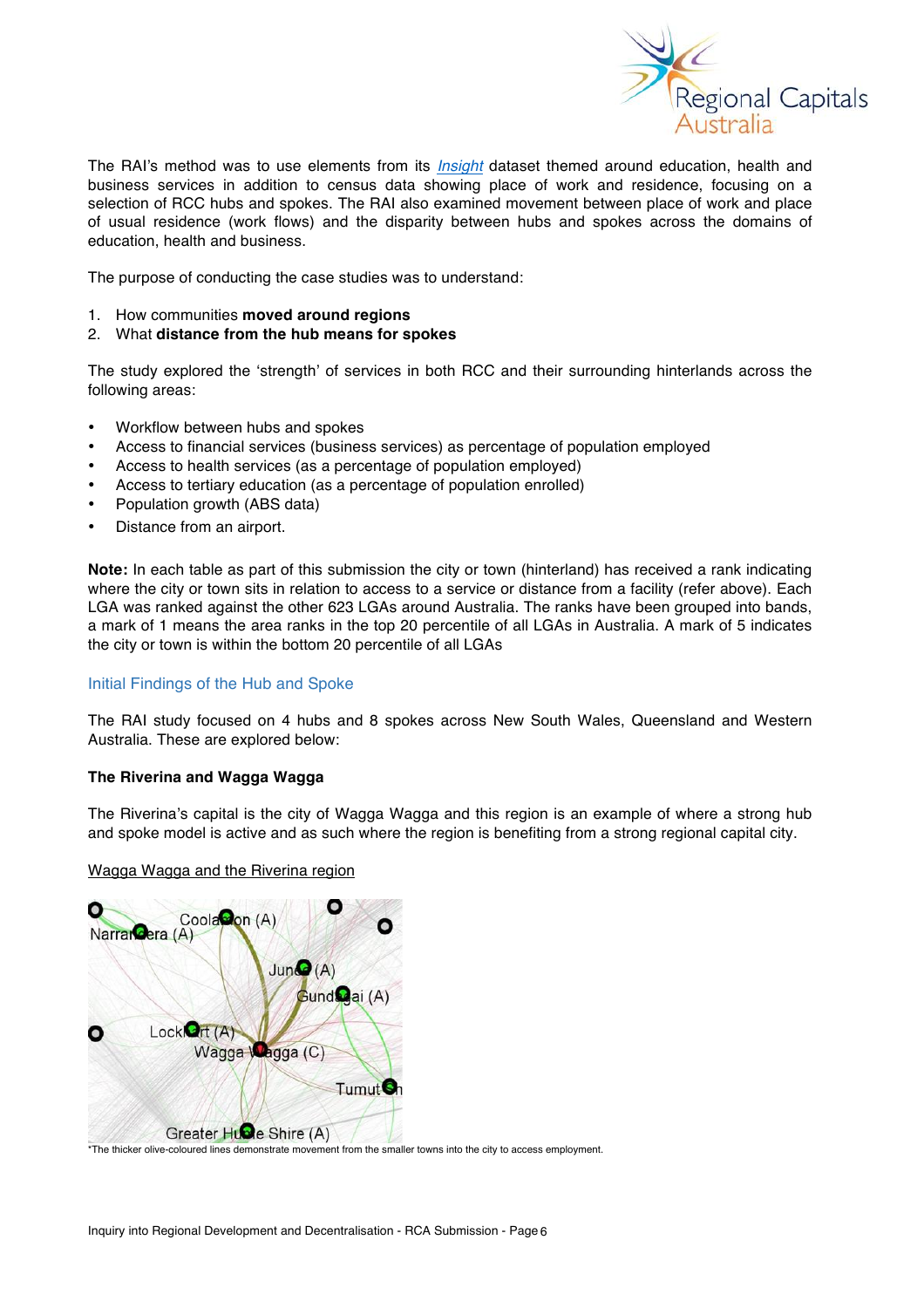

The flower like model between Wagga Wagga and the smaller rural towns of Junee, Gundagai and Lockhart show there are interdependencies of personal transport flows. Beyond this commutable distance, flows of employment tend to go towards nearby centres (Narrandera-Griffith) and to Albury (Greater Hume).

The report also revealed that the city of Wagga Wagga ranked in the top percentile (or the top 20%) of all LGA in having access to health (allied) and education services and connectivity infrastructure such as airports. The city had a lesser level of access (2nd percentile or the top 40%) to business services and more complex health services. Where services are not available at the Wagga Wagga Base hospital or higher order accounting firms, it means that people in the region may have to travel to a larger population centres such as Canberra or Sydney (refer to table below).

Interestingly this table shows that where Wagga does well in access to or distance from a service or infrastructure, the smaller hinterlands had a correlating strength or weakness.

| Wagga Wagga: Riverina – hub and spoke access and distance: |                                                 |                                          |                                    |  |
|------------------------------------------------------------|-------------------------------------------------|------------------------------------------|------------------------------------|--|
| Hub                                                        | <b>City Outcome</b><br>Ranked against all LGA's | 'Spoke' LGAs<br>Ranked against all LGA's |                                    |  |
|                                                            | $1 =$ highest 20%<br>5= lowest 20%              | $1 =$ highest 20%<br>5= lowest 20%       |                                    |  |
| Wagga<br>Wagga                                             | Wagga Wagga (C)                                 | Narrandera (A)                           | Tumut (A)                          |  |
|                                                            | Population Growth: 1.3%                         | Population Growth: 0.3%                  | Population Growth: 0.3%            |  |
|                                                            | Access to:                                      | Access to:                               | Access to:                         |  |
|                                                            | Health: 1                                       | Health: 2                                | Health: $3$                        |  |
|                                                            | Tertiary Ed: 1<br>$\bullet$                     | Tertiary Ed: 1<br>$\bullet$              | Tertiary Ed: 1<br>$\bullet$        |  |
|                                                            | Financial services: 2<br>$\bullet$              | <b>Financial services 2</b><br>$\bullet$ | Financial services: 2<br>$\bullet$ |  |
|                                                            | Distance to:                                    | Distance to:                             | Distance to:                       |  |
|                                                            | Medical facilities: 2<br>$\bullet$              | Medical facilities: 2<br>$\bullet$       | Medical facilities: 2<br>$\bullet$ |  |
|                                                            | Airport: 1                                      | Airport: 1                               | Airport: 3                         |  |
|                                                            | Port: 5                                         | Port: 5                                  | Port: 5                            |  |

#### **The Whitsunday and Mackay**

The Mackay regional data again supported signs of a hub and spoke model but also showed the dominance of the mining sector on the Mackay economy with large worker flows to the adjacent Isaac LGA (a popular mining town).

Mackay and Whitsunday Region



\*The thicker olive-coloured lines demonstrate movement from the smaller towns into the city regarding access to employment.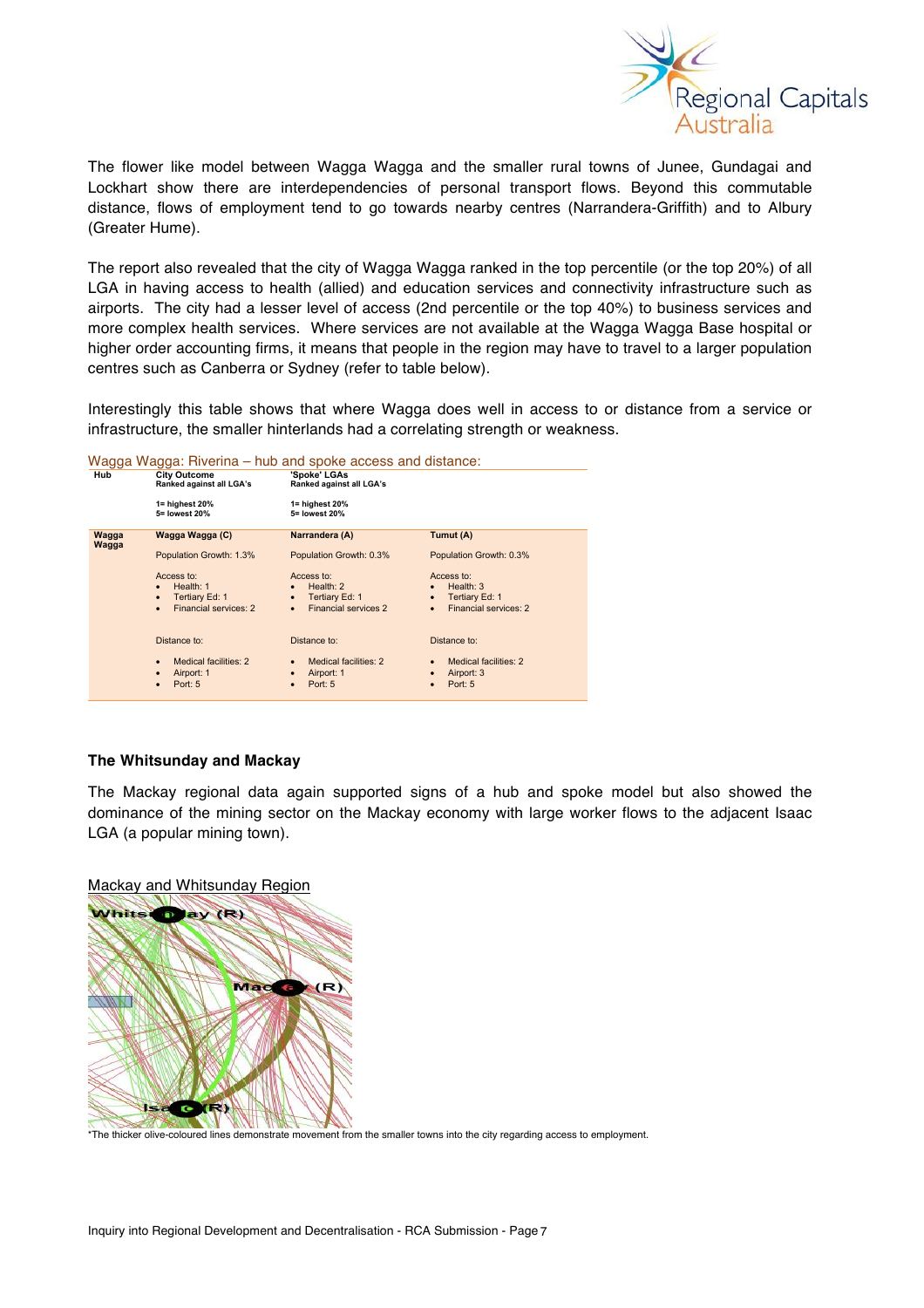

The distance and accessibility data for Mackay also suggested the city is an important economic hub with higher percentile rankings for business services and economic infrastructure (top 40%). However the city showed much lower (4th percentile or bottom 40%) access to and distance from important social drivers such as health an education. The surrounding towns of the Whitsunday and Isaac also reflected the strengths and weakness of the region's hub – of note both towns featured in the bottom percentile for both health and education.

| Hub           | <b>City Outcome</b><br>Ranked against all LGA's                                 | 'Spoke' LGAs<br>Ranked against all LGA's                                                                  |                                                                                          |
|---------------|---------------------------------------------------------------------------------|-----------------------------------------------------------------------------------------------------------|------------------------------------------------------------------------------------------|
|               | $1 =$ highest 20%<br>5= lowest 20%                                              | $1 =$ highest 20%<br>5= lowest 20%                                                                        |                                                                                          |
| <b>Mackay</b> | Mackay (C)                                                                      | Isaac (Moranbah) (R)                                                                                      | <b>Whitsunday (R)</b>                                                                    |
|               | Population Growth: 2.8%                                                         | Population Growth 2.4%                                                                                    | Population Growth 2.8%                                                                   |
|               | Access to:<br>Health: 4<br>Tertiary Ed: 4<br>Financial services: 2<br>$\bullet$ | Access to:<br>Health: 5<br>$\bullet$<br>Tertiary Ed: 5<br>$\bullet$<br>Financial services: 2<br>$\bullet$ | Access to:<br>Health: $5$<br>Tertiary Ed: 5<br>$\bullet$<br><b>Financial services: 2</b> |
|               | Distance to:                                                                    | Distance to:                                                                                              | Distance to:                                                                             |
|               | <b>Medical facilities: 3</b><br>$\bullet$<br>Airport: 2<br>Port: 1              | Medical facilities: 4<br>$\bullet$<br>Airport: 3<br>$\bullet$<br>Port: 4<br>$\bullet$                     | Medical facilities: 5<br>Airport: 2<br>$\bullet$<br>Port: 4<br>$\bullet$                 |

#### **The Wheat Belt and Geraldton**

The City of Geraldton shows true hub and spoke characteristics, however due to the region having a much smaller population base the movements between the city and the smaller rural towns means the relationship is less pronounced.

| Geraldton and the Wheat Belt                                                      |   |
|-----------------------------------------------------------------------------------|---|
| Chapman Valley (S)<br>Northan pton (S)<br>Geraldton Creenough<br>Mora wa (S)<br>O |   |
|                                                                                   | O |
| Mingenew (S) Yalgoo (S)                                                           |   |
| Irwin (S)Perentori (S)                                                            |   |
|                                                                                   |   |

\*The thicker olive-coloured lines demonstrate movement from the smaller towns into the city regarding access to employment.

The city showed mid to lower levels of access to allied health services, however these were remarkably better when compared to the hinterland towns around it. Access and distance from connecting infrastructure ranked some of the highest in the nation that also impacted the access to financial services for business. Again there is a relationship of strength and weakness for the smaller rural towns based on what is available in the city of Geraldton.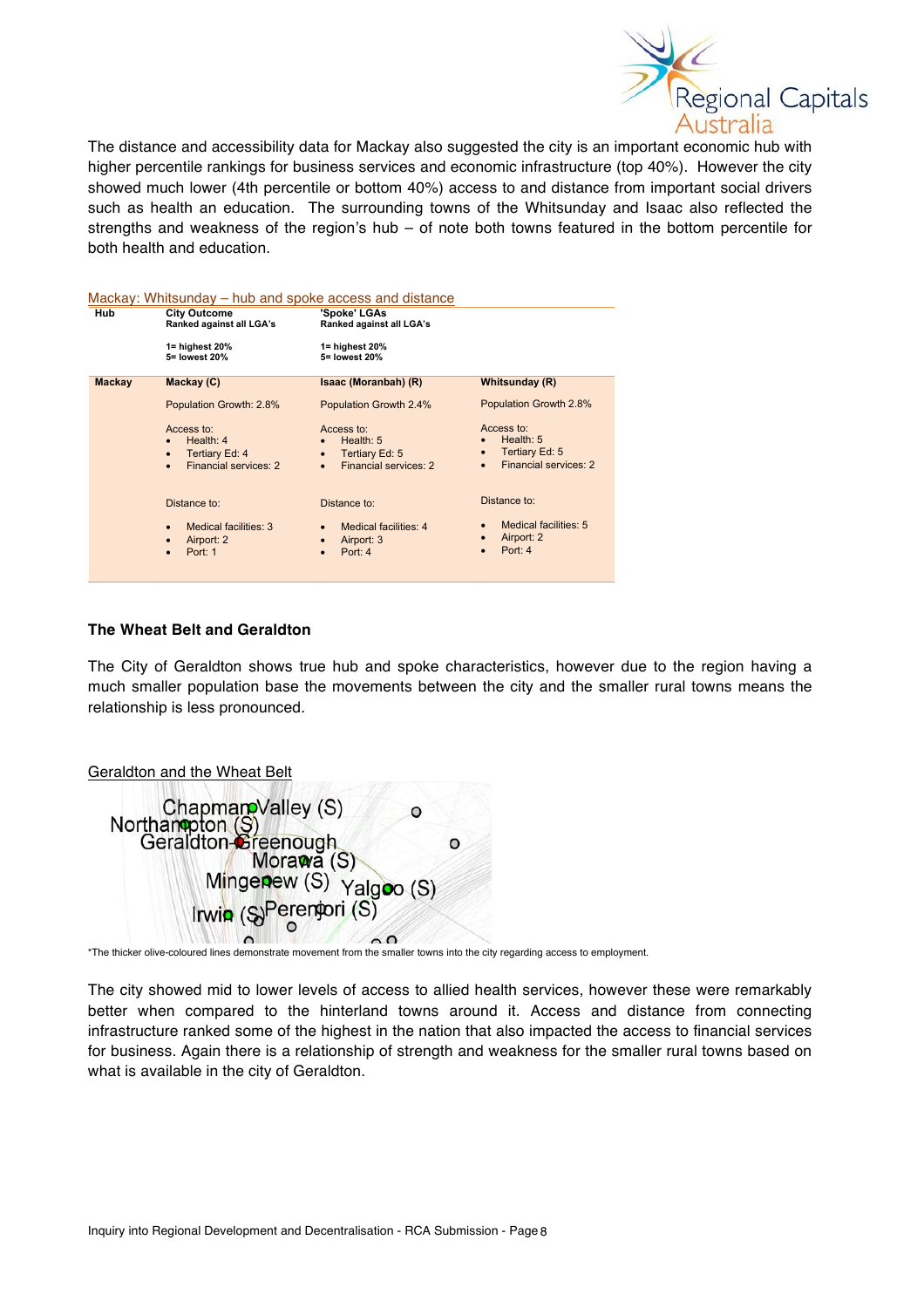

| Table 6: Geraldton: Wheat Belt – hub and spoke access and distance: |                                                                                                                                      |                                                                                                             |                                                                                              |
|---------------------------------------------------------------------|--------------------------------------------------------------------------------------------------------------------------------------|-------------------------------------------------------------------------------------------------------------|----------------------------------------------------------------------------------------------|
| Hub                                                                 | <b>City Outcome</b><br>Ranked against all LGA's                                                                                      | 'Spoke' LGAs<br>Ranked against all LGA's                                                                    |                                                                                              |
|                                                                     | $1 =$ highest 20%<br>5= lowest 20%                                                                                                   | 1= highest 20%<br>5= lowest 20%                                                                             |                                                                                              |
| Geraldton                                                           | Geraldton (C)                                                                                                                        | Mingenew (S)                                                                                                | <b>Murchison (S)</b>                                                                         |
|                                                                     | Population Growth: 2.50%                                                                                                             | Population Growth 0.40%                                                                                     | Population Growth 3.4%                                                                       |
|                                                                     | Access to:<br>Health: $3$<br>Tertiary Ed: 2<br>$\bullet$<br>Financial services: 2<br>$\bullet$<br>Knowledge services: 3<br>$\bullet$ | Access to:<br>Health: $5$<br>$\bullet$<br>Tertiary Ed: 5<br>$\bullet$<br>Financial services: 5<br>$\bullet$ | Access to:<br>Health: 5<br>Tertiary Ed: 5<br>$\bullet$<br>Financial services: 5<br>$\bullet$ |
|                                                                     | Distance to:                                                                                                                         | Distance to:                                                                                                | Distance to:                                                                                 |
|                                                                     | Medical facilities: 2<br>$\bullet$<br>Airport: 1<br>Port: 1                                                                          | Medical facilities: 5<br>$\bullet$<br>Airport: 4<br>$\bullet$<br>Port: 3<br>$\bullet$                       | Medical facilities: 5<br>Airport: 5<br>Port: 5                                               |

#### **Townsville and North Queensland**

There is a clearer hub and spoke effect in the North Queensland region where there are clear movements between Townsville and the smaller rural towns of Palm Island, Charters Towers, Burdekin and Hinchinbrook.

#### Townsville and North Queensland



\*The thicker olive-coloured lines demonstrate movement from the smaller towns into the city regarding access to employment.

Again in this region we can clearly see that where the region has strengths such as connectivity infrastructure so too do the smaller hinterland towns. Where the city is weaker, such as in tertiary education, so too is the access for the smaller rural towns.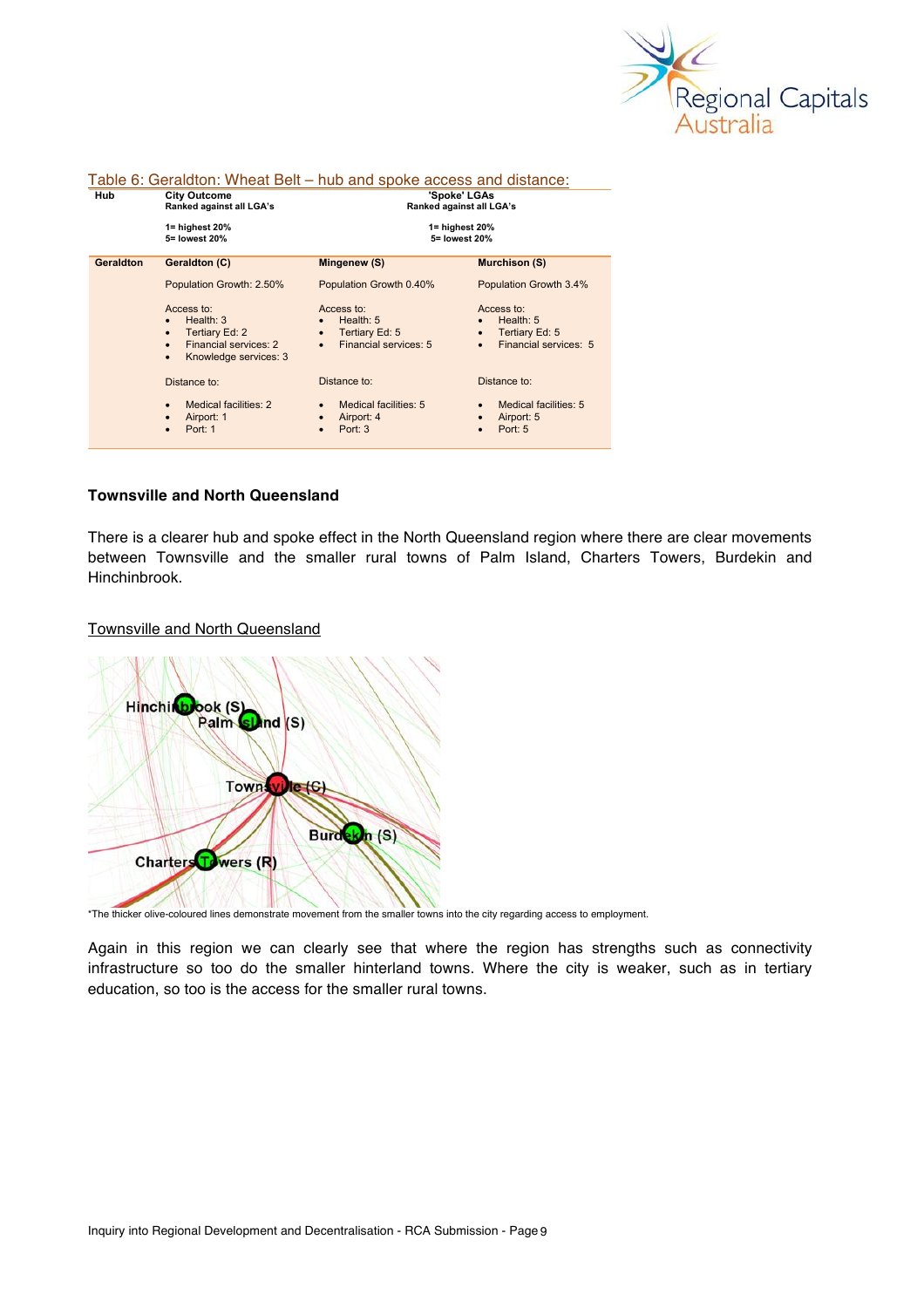

| .                 | These carried sports accessed and algebraics.                                                |                                                                                              |                                                                                                                    |
|-------------------|----------------------------------------------------------------------------------------------|----------------------------------------------------------------------------------------------|--------------------------------------------------------------------------------------------------------------------|
| <b>Hub</b>        | <b>City Outcome</b><br>Ranked against all LGA's                                              | 'Spoke' LGAs<br>Ranked against all LGA's                                                     |                                                                                                                    |
|                   | $1 =$ highest 20%<br>5= lowest 20%                                                           | $1 =$ highest 20%<br>5= lowest 20%                                                           |                                                                                                                    |
| <b>Townsville</b> | Townsville (C)                                                                               | <b>Burdekin (S)</b>                                                                          | <b>Charters Towers (R)</b>                                                                                         |
|                   | Population Growth: 1.9%                                                                      | Population Growth: 2.1%                                                                      | Population Growth 0.0%                                                                                             |
|                   | Access to:<br>Health: 2<br>Tertiary Ed: 3<br>$\bullet$<br>Financial services: 2<br>$\bullet$ | Access to:<br>Health: 3<br>Tertiary Ed: 4<br>$\bullet$<br>Financial services: 2<br>$\bullet$ | Access to:<br>Health: $3$<br>$\bullet$<br>Tertiary Ed: 3<br>$\bullet$<br><b>Financial services: 3</b><br>$\bullet$ |
|                   | Distance to:                                                                                 | Distance to:                                                                                 | Distance to:                                                                                                       |
|                   | Medical facilities: 2<br>$\bullet$<br>Airport: 1<br>٠<br>Port: 1<br>$\bullet$                | Medical facilities: 3<br>Airport: 3<br>$\bullet$<br>Port: 2                                  | Medical facilities: 3<br>Airport: 4<br>Port: 3                                                                     |

#### Townsville – hub and spoke access and distance:

#### The importance of hub and spoke analysis

At the time of writing RCA and RAI are in the process of mapping this work across our full 31 member cities.

RCA acknowledges that the above case studies are an interim piece of work that requires further analysis. We believe however there is an indication of a trend in the cities and towns explored. It is our position that the hub and spoke relationship could prove a valuable tool for analysing relationships between RCCs and their surrounding areas – identifying strengths and disparity in key areas which will allow both cities and regions to thrive.

The challenge of delivering a high level of services and infrastructure for all Australian's is acknowledge by RCA, however this initial research may indicated that when you strengthen the RCC you will also be strengthening the whole region.

It is the position of both RCA and the RAI that the Government should further investigates this model to allow a clearer understanding of how regional capital cities can be invested in to support their regions and that this work be used to further guide the development of the Regions 2030 and Smart Cities framework.

#### *RCA Recommendations:*

- *Identify a methodology to map the hub and spoke role of Australia's RCCs and their hinterlands across a range of indicators and examine Australia's regions as a matter of priority*
- *Use this information to identify a placed based approach to regional development to address the individual strengths and disparity of both cities and regions and invest accordingly*

### **Regional Capitals Cities Are Central To Easing the Squeeze on National Growth Pains**

Australia's population is predicted to almost double to just over 40 million people over the next 50 years. According to the latest ABS data, Australia's overall population increases by one person every 1 minute and 23 seconds. Further, our nation's four largest cities are projected to grow by about 45 per cent by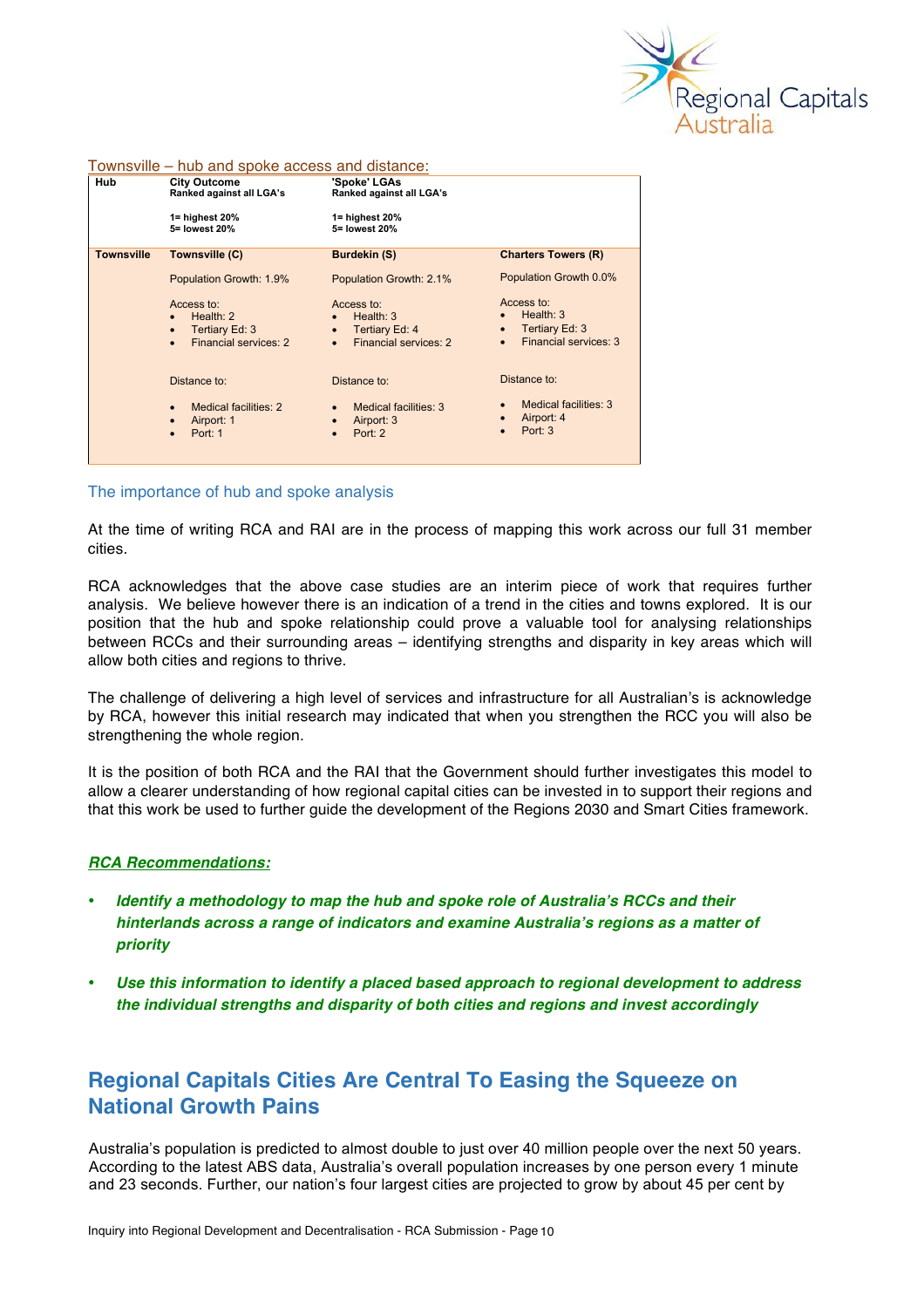

2031. Melbourne and Sydney are each predicted to be cities of just under eight million.

Meeting the cost of this growth will be challenging. Infrastructure Australia today, puts the cost of addressing the national infrastructure deficit anywhere between \$450 - \$700 billion. Federal and state governments cannot afford to allow this gap to widen.

The Regional Australia Institute (RAI), however estimates that for every 100,000 Australians who choose to live in RCCs rather than the big five metros, that an additional \$50 billion will be released into the economy over 30 years in reduced congestion costs and increased consumption<sup>4</sup>.

The polarising difference between the efficiencies of regional and metropolitan capitals means it is clear Governments at all levels and Australian businesses need a new a solution that moves past the capital city bias that historically has been engrained in our national leadership. Regional cities have the capacity to absorb more population growth but ensuring these cities are seen as the liveable and investable alternative needs more assistance and planning is the key.

All cities that work are enormous economic assets and play a vital role in building a strong economy. In the case of the cities located in regional Australia, RAI recently highlighted that the long-term growth rates of Australia's **small cities** "have matched those in metropolitan cities".

The RAI's projections of future of those cities located in regional Australia is positive, the institute submits these cities have the potential to produce \$375 billion in output in 2031 if planning for these cities is prioritised<sup>5</sup>.

The work of the RAI is groundbreaking and confirms RCA's long held view that cities in regional Australia are widely misunderstood and under represented in national policy; these cities are key contributors to our national output and play a pivotal role in the regions they service.

### **Regional Development Achieved Through Place Making Policy**

It is the position of RCA that the growth of our member cities has occurred somewhat organically and to obtain a larger share of Australia's projected population growth and economic activity much more needs to be done to plan for their success. Until late 2016, RCC had no place in national policy and today there is limited analysis by the Australian Government – through the Smart Cities Plan – to understand the issues and opportunities of regional capitals to measure and guide their future social and economic success.

Historically there have been two 'place making' policies in Australia:

- *1.* **Urban or Cities Policy:** This policy is focused on the efficiency and liveability of the big five metropolitan cities.
- *2.* **Regional Development Policy:** This policy area is focused on a mix of whole regions and industry sectors; and

If Australia is going to thrive – both socially and economically – placed based policy should have a specific focus on RCC in both these policy areas.

#### *Urban policy*

RCA welcomed the Government's announcements in 2016 of a regional cities stream of the City Deals. The development of a network of socially and economically thriving RCCs is critical to the nation's growth, and many of our members have cited the receipt of a City Deal as a game-changer for their

 <sup>4</sup> Regional Australia Institute - Lighting Up our Great Small Cities: Challenging Misconceptions - <sup>2017</sup>

<sup>5</sup> Regional Australia Institute - Lighting Up our Great Small Cities: Challenging Misconceptions - 2017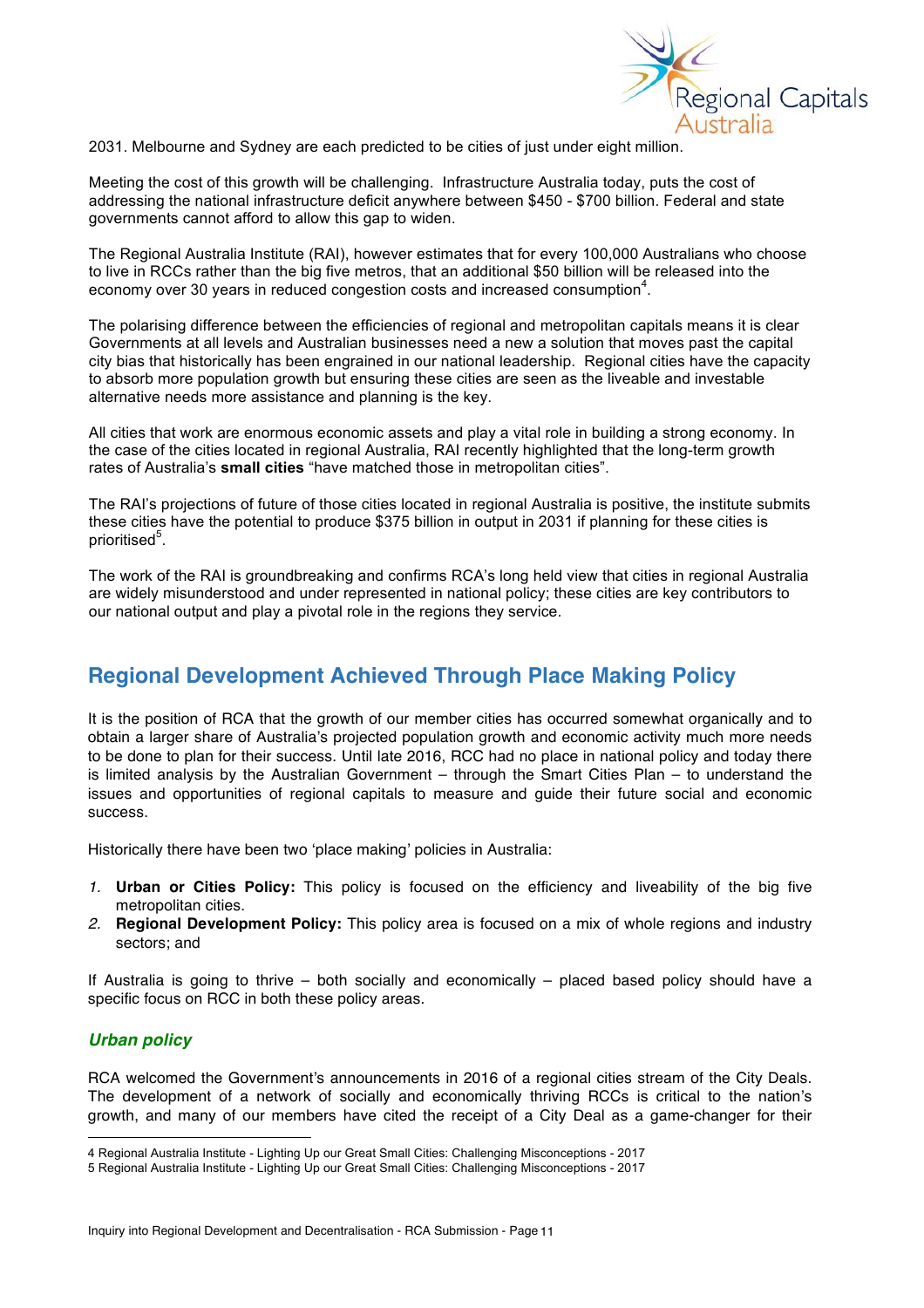

community and economy.

According to the Department of Prime Minister and Cabinet (DPMC), City Deals are a new arrangement between the Australian Government, a state or territory government and local governments, that aim to make Australian cities better places to live in and do business. Through City Deals it is intended that governments, industry and communities will develop collective plans (which could been seen as master plans) for growth.

Parties who commit to the deal, identify actions, investments, reforms and governance needed to set the city up for growth. City Deals aim to unlock business and industry development and ensure community wellbeing<sup>6</sup>.

On launching the government's cities policy the "Smart Cities Plan" (which City Deals form part) , both the Hon. Fiona Nash, Minister for Minister for Local Government and Territories, Regional Communications and Regional Development and the Hon. Angus Taylor – Assistant Minister for Cities stated the plan should be considered 'a plan for the regions'<sup>7</sup>.

The Assistant Minister went further, stating: *"Regional cities are incredibly important to the future of the regions and getting our policy right on regional cities is a very, very important piece of work. I'm absolutely convinced that harnessing the potential of our regional cities depends on long-term planning for the future and building cities that can really attract people to work, to live, to play and to enjoy their lives.<sup>8</sup> "* 

In November 2016, the Assistant Minister announced **a competitive process** to identify future Regional City Deals (in addition to the announced Townsville and Launceston City Deals) was under development<sup>9</sup>. It has been a year since the Assistant Minister's announcement and no further detail has been provided, leaving stakeholder such as RCA to assume that no action has been taken to progress this important policy initiative.

In a submission to the DPMC, RCA has outlined our support for and collective view, on what a competitive process should look like and highlighted the need for all our member cities to be considered eligible to apply. RCA made specific recommendations regarding what process considerations should be applied. This submission can be found on the Submissions page of the RCA Website.

#### *Does The Size of a City Matter?*

In our submission to DPMC, RCA also stated that cities of all sizes should be included eligible for a City Deal. The basis of our position has been supported by the RAI in the release of the latest release the: *Lighting Up our Great Small Cities: Challenging Misconceptions report (2017)*.

The report examined the performance (population and economic growth) of 31 of Australia's regional cities (populations ranging from 546,000 to 50,000). The report revealed that these cities collectively expanded their economies at 3 per cent per year from 2001-2013. They share comparable economic performance with our major cities across the key measures of growth, output, participation, and productivity (refer Figures 6 and 7 below).

Additionally the report showed that there was little difference between smaller regional cities as compared to the larger regional cities<sup>10</sup>.

 <sup>6</sup> City Deals – Department of Prime Minister and Cabinet – Smart Cities Website

<sup>7</sup> Smart Cities Plan is a plan for the regions – Media Release - 28 April 2016 – The Hon. Fiona Nash, The Hon. Angus Taylor

<sup>8</sup> Regional Australia Institute City Deals Forum – Speech – 13 October 2016 – The Hon. Angus Taylor<br>9 Encouraging Regional City Deal proposals – Media Release 9 November 2016 – The Hon. Angus Taylor

<sup>9</sup> Encouraging Regional Institute - Lighting Up our Great Small Cities: Challenging Misconceptions report (2017)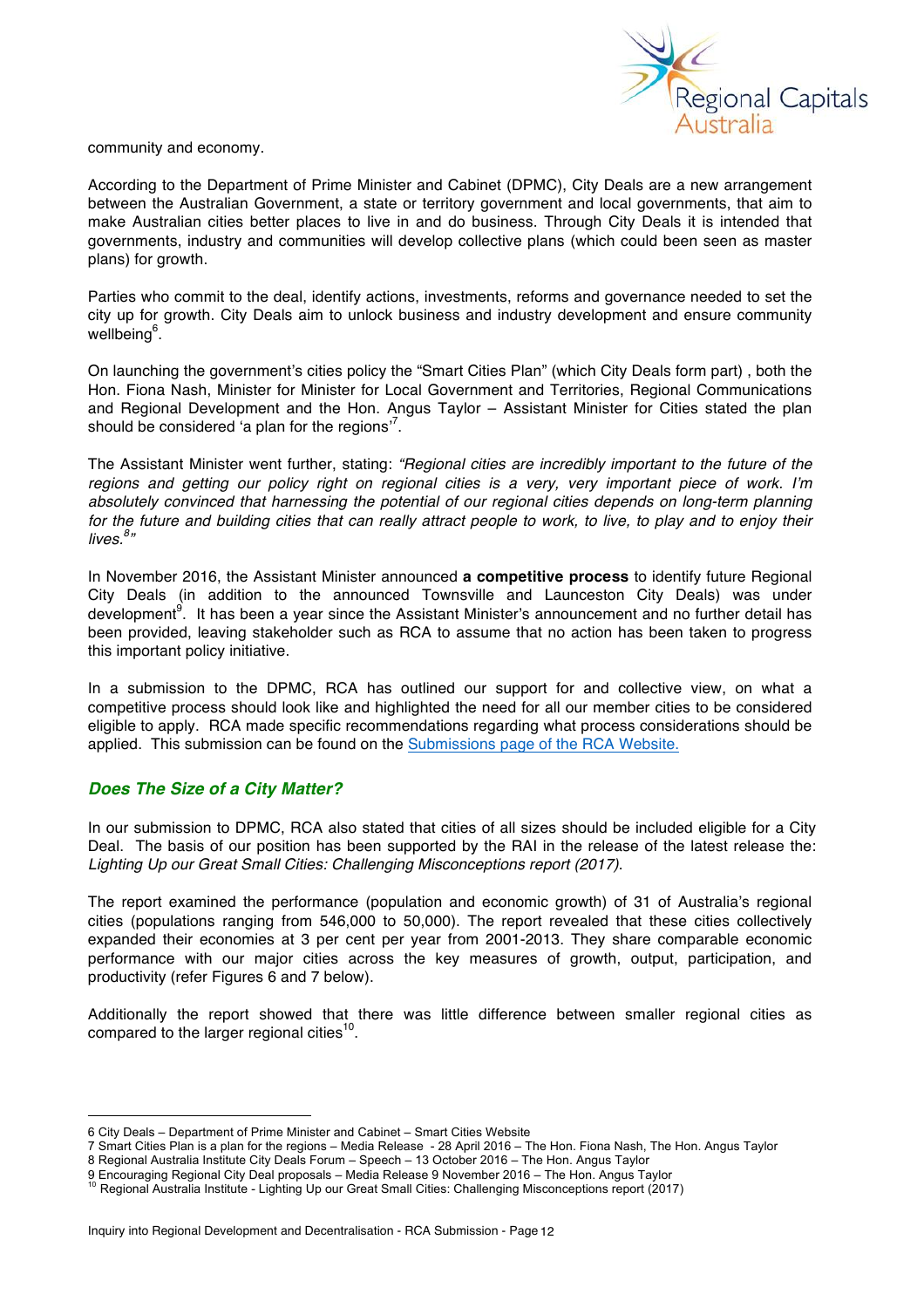

|                                                 | <b>Big regional cities</b> | <b>Small regional cities</b> |
|-------------------------------------------------|----------------------------|------------------------------|
| <b>Participation rate</b>                       | 74%                        | 74%                          |
| <b>Productivity workers</b><br>(\$'000/ worker) | 137.11                     | 159.26                       |
| <b>Historical GVA</b><br>growth rate (CAGR)     | 3.2                        | 2.2                          |
| <b>Projected GVA</b><br>growth rate (CAGR)      | 2.8                        | 2.3                          |

Comparison on output between small and big regional cities

#### Regional and Metro cities share economic performance



Regional cities share of the metropolitan cities economic performance

Additionally, the report showed there was a robust historical population growth, at an average 1.6 per cent per annum from 2002 to 2013, and strong population projections to 2026 showing an expected total population increase of 16 per cent (refer 8 figure below) 11.



Projected population growth across 31 of Australia's regional cities

<sup>&</sup>lt;sup>11</sup> Regional Australia Institute - Lighting Up our Great Small Cities: Challenging Misconceptions report (2017)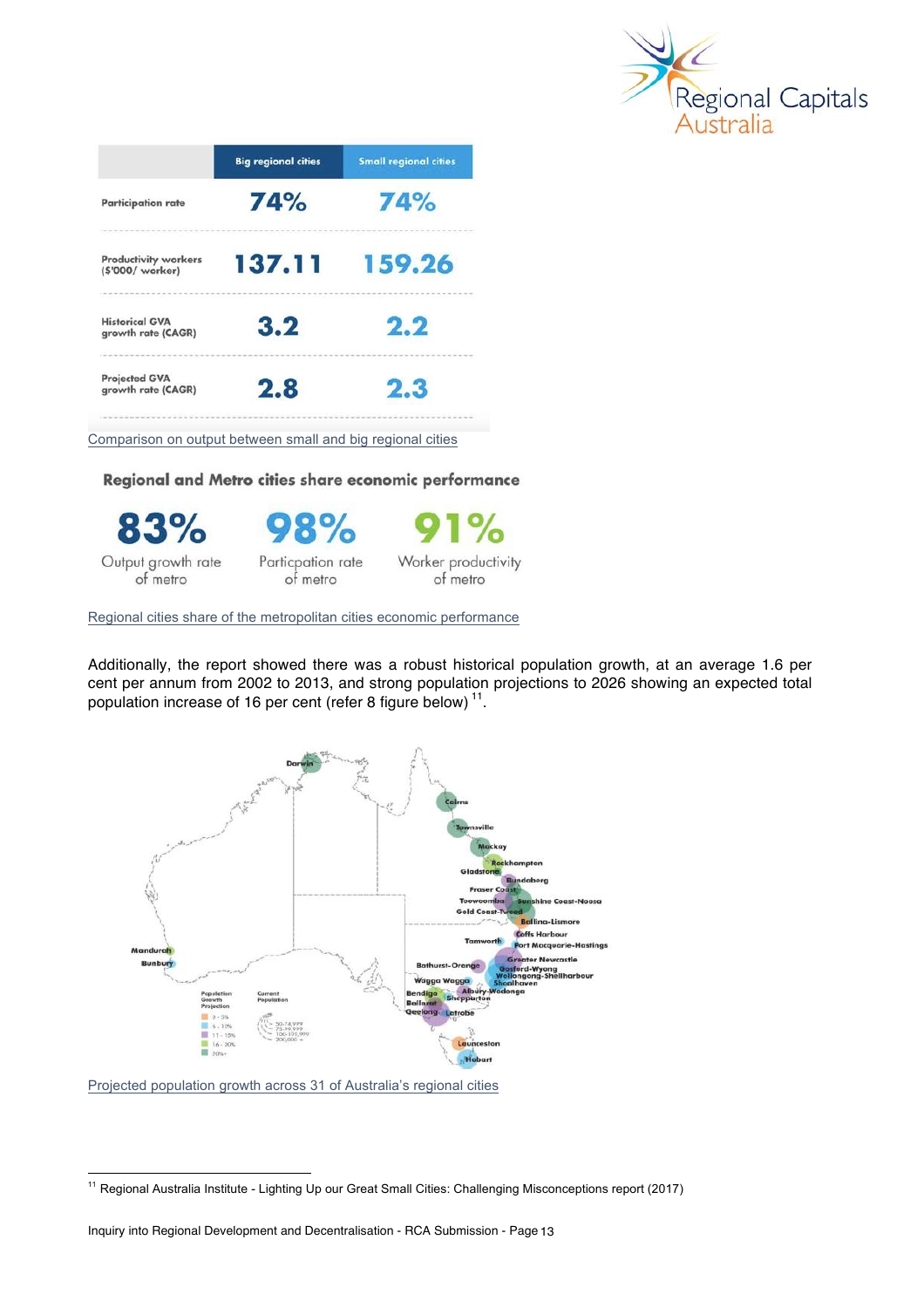

RCA believes our cities have great potential and now is the time to plan for and develop a network of economically and socially sustainable regional capital cities. As we can see above the policies should not only focus on the largest cities, smaller regional cities are also socially and economically important.

#### *City Deals and the National Cities Performance Framework*

To ensure that the policy interventions are success, a measurement of success must be established. In April 2017, the Government released the **National Cities Performance Framework Interim Report.**  This report outlined how the government intended to measure how Australian cities are performing against a range of indicators. The interim report also highlighted this framework would also be used to measure the success of City Deals.

The interim framework however only includes a small number of regional capital cities – those with populations of 85,000 or more. It is our expectation that through this framework, RCA members like Albury – Wodonga, Ballarat, Bendigo, Geelong, Launceston, Mackay, and Toowoomba will continue to be shown as not only the best places to live, but also excellent choices for businesses to make their next investment.

However as the work of the RAI highlights – cities of all sizes have social and economic value. The exclusion of the remaining regional cities significantly undersells the contribution and potential of regional Australia. Additionally as the 'Hub and Spoke' work highlighted above also shows, if the performance of regional cities is closely aligned to the performance of the wider region the benefit of including cities below populations of 85,000 will have benefits for the whole regional development portfolio.

It is the position of RCA that the inclusion of all regional cities in the **National Cities Performance Framework** will significantly increase the understanding of how these cities function and what policy interventions are delivering the best outcomes for regional Australian's. This monitoring will also highlight investment opportunities to the private sector and identify how the service hub role can be strengthened a stated objective of the *Smart Cities* plan.

Please refer to Appendix B to see the current data gaps that exist when comparing RCCs across a range of indicators.

*RCA Recommendation: The Committee seek to highlight the importance of prioritising the delivery of the Government's regional city stream of City Deals to RCCs by requesting the Government:* 

- *Increase the number of regional cities to be measured under the National Cities Performance Framework to 51 – to align with the objectives of the Smart Cities Plan and to enable regional city deals to be measured*
- *Release the draft guidelines on the first round of the regional City Deal competitive process; and*
- *Ensure the guidelines include a mechanism for all 51 regional cities to compete for a city deal.*

### **Liveable and Connected Regional Cities and Regions**

RCA members know that each region and it's regional city will have different factors that will drive jobs growth and investment – the development priorities of each region and regional city should be considered and planned for separately.

However there are unifying factors that all regions and their regional cities aim to achieve. Planning for regional capital cities should aim to strengthen the hub and spoke effect ensuring both regions and their regional cities are **liveable and connected.** 

High indictors in these two areas means that business is provided with an economically sound,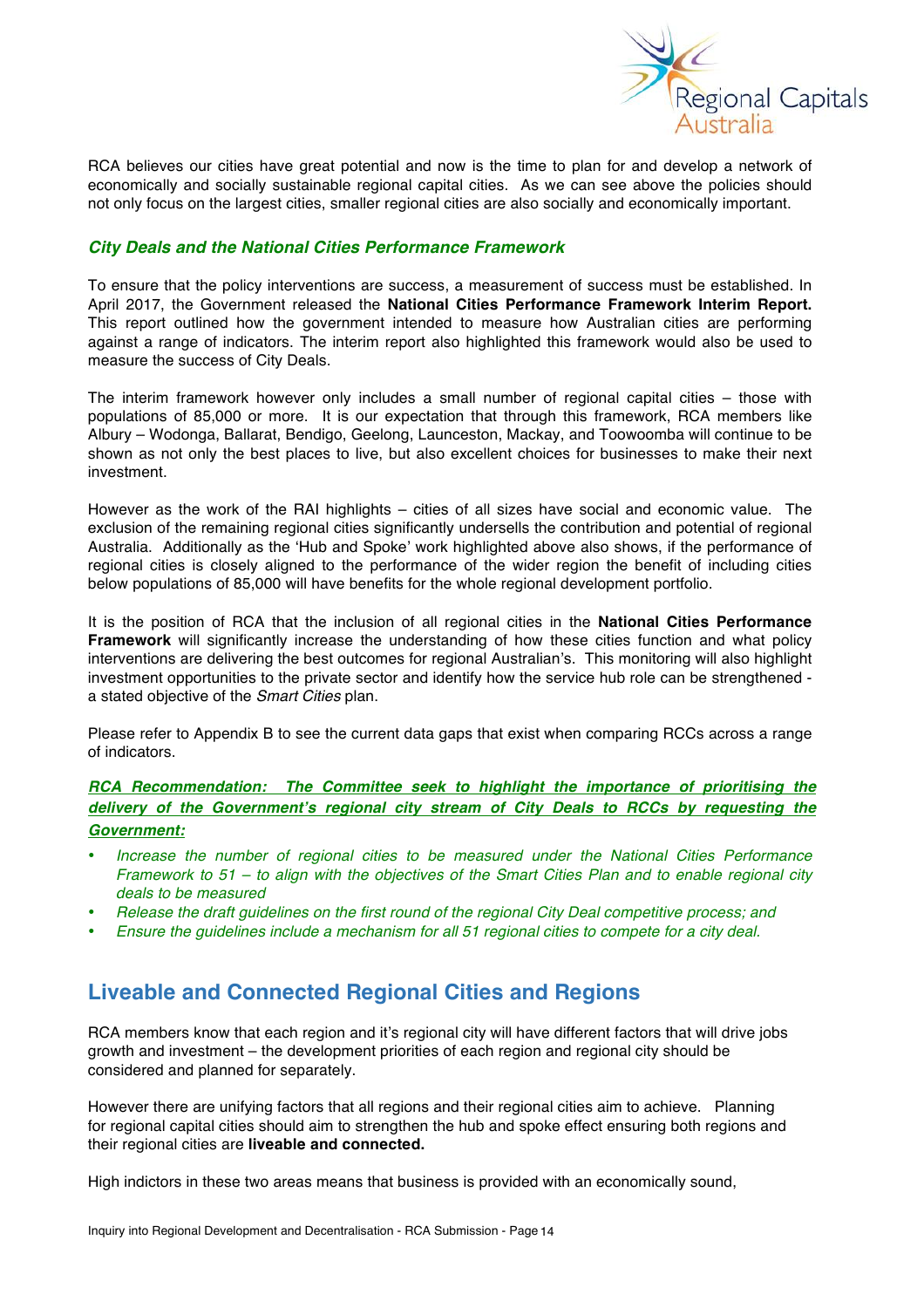

investable alternative and skilled workers are provided with a socially sound, liveable alternative. To that end, investment regional development objectives must be focused on enabling a regional city and it's region to be:

- **Connected** with high speed broadband, telecommunications, roads, rail, ports and airports; and
- **Liveable** regional access to tertiary education, health, sporting facilities, arts and cultural centres and well-planned and activated CBDs.

In its submission to the study into the Australian Government's role in the development of cities RCA made some detailed recommendations regarding commitments sought from the Federal Government to harness the development of our RCCs via these pillars.

#### National Broadband Network

To encourage private sector investment, the availability and reliability of high-speed broadband services and other connectivity technologies is crucial. Never has there been a time in history where the tyranny of distance been so surmountable.

Connectivity enables a knowledge-based businesses and a new generation of knowledge workers to become mobile – they do not have to work where they live or live where they work. They do, however, bring innovation and diversification to their destination economies, vital factors for growth and productivity. Better internet connections draw jobs to regions not just by attracting businesses, but by attracting workers for whom fast broadband is a baseline requirement for a move. In RCA's 2016 membership survey, 80% of the capitals surveyed cited communications and technology as a 'top 3' policy priority for their city.

The detailed analysis undertaken by the Standing Committee on Rural and Regional Affairs and Transport inquiry undertook a significant investigation to the needs of RCCs. Their investigations into regional broadband connectivity lead the committee to make a clear recommendation in the final report to close these gaps. The recommendation is as follows:

"(t)he future role and contribution of regional capitals to Australia" Final Report Recommendations:

| <b>Senate Inquiry</b>   |                                             |  |
|-------------------------|---------------------------------------------|--|
|                         | The Australian government 'accelerate the   |  |
| <b>Recommendation 4</b> | roll-out of the National Broadband Network  |  |
|                         | to all regional capitals across Australia'. |  |

The NBN rollout is crucial component of regional connectivity and requires attention. It has been reported that there have been mix responses to the NBN roll out particularly in relation to the multi-technology-mix (MTM). There is concern that the MTM is creating a digital divide of 'haves' and 'have not's' across the country. Whilst it is beyond the resources of RCA to investigate the digital gaps of each regional city, our member cities have been clear that fibre to the premise (FTTP) is the only scenario that can future proof their cities.

#### *RCA Recommendation*

- *Prioritise the roll-out of the National Broadband Network in Regional Capital Cities.*
- *Prioritise the investment of Fibre to the Premise in Regional Capital Cities*
- *Undertake an annual review of quality of broadband service across Regional Capital Cities to establish infrastructure gaps.*

#### Mobile Blackspots Program

The 2015 Infrastructure Australia Audit has projected: *"demand for telecommunications infrastructure will continue growing faster than GDP growth"*. This is largely due to business and consumer demand for services that increasingly depends on high volumes of data. This includes agriculture, tourism, financial services – industries that drive regional economies.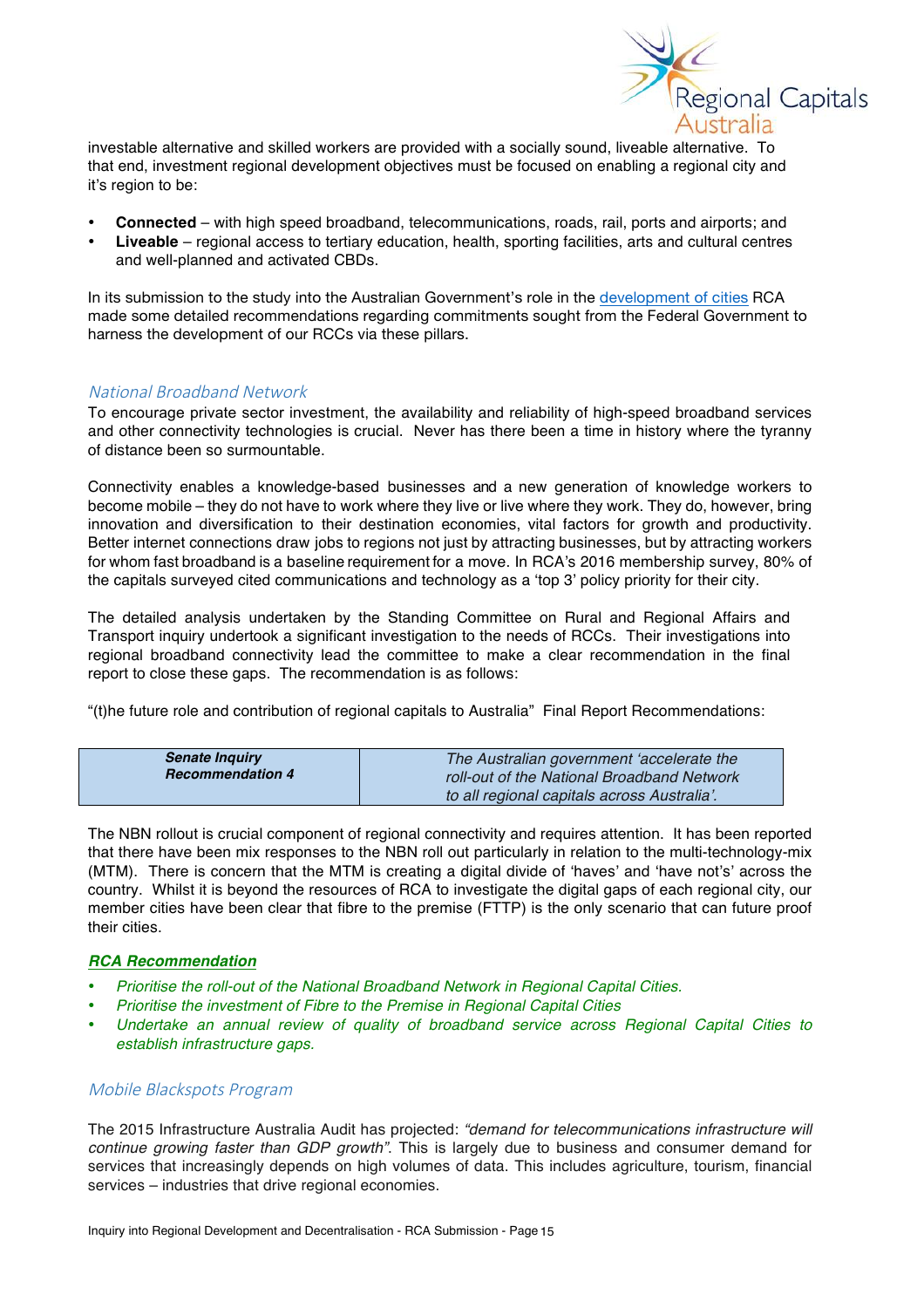

RCCs require the speed and scalability of infrastructure to connect cities and take advantage of the growing opportunities of an increasing technology-focused economy.

RCA welcomed the December 2016 announcement by the Government of Round 2 of the Mobile Black Spot Program, planned to deliver 266 new and upgraded mobile base stations in regional Australia. RCA has previously submitted that in recognition of their strategic economic importance, regional capital cities should be clearly prioritised in Round 3 locations, due to be announced later this year.

#### **Infrastructure**

Regional Roads, rail and airports are crucial enabling connectors that provide access to national and international markets. Investing in infrastructure contributes directly to a city's economy, providing jobs, increasing value-add spending and lifting productivity both within the RCC and the surrounding region.

Effective infrastructure investment, however, requires strategic planning based on probative evidence to inform those priorities. In order for decentralisation to be effective in a RCC requires a holistic approach: cities must have adequate infrastructure to be productive and liveable.

#### Australian Infrastructure Plan

RCA supports evidence creation, investment and collaboration around the key priorities that Infrastructure Australia (IA) identified in the Australian Infrastructure Plan (AIP) for regional Australia. The most notable recommendations are:

#### *Australian Infrastructure Plan (AIP) Recommendation 4.2:*

- *The Australian Government should prioritise investment in regional infrastructure where the population is growing quickly and where the bulk of our regional economic growth can be found.*
- *Efficient, liveable and productive regional hubs should be considered national economic assets and be a key priority for investment.*

#### *Australian Infrastructure Plan (AIP) Recommendation 4.5*

*The development of the proposed National Freight and Supply Chain Strategy should be informed by CSIRO's Transport Network Strategic Investment Tool (TRANSIT). This tool should be used to identify the most efficient routes along major supply chains and to inform funding decisions on where strategic regional projects will have the most substantial economic impact.*

RCA acknowledges that the AIP and the Federal Government, through their response to the AIP, have highlighted that State governments are responsible for regional infrastructure planning, RCA states that only national leadership will deliver the shared oversight required to meet the growth needs of both regional cities and Australia's regions. As such, RCA recommends that strong consideration be given to an infrastructure investment stream that will incentivise State and Territory Governments to develop and fund long-term regional infrastructure plans to deliver on the following recommendation:

#### *Australian Infrastructure Plan (AIP) Recommendation 4.1:*

*State and territory governments should deliver long-term regional infrastructure plans. These plans should:*

- *Identify gaps in infrastructure networks and identify priorities to support productive regional industries;*
- *Be developed with involvement from all levels of government to help coordinate investments and remove duplication;*
- *Provide transparency for the private sector to allow for government funding to be leveraged and private investment to be maximised; and*
- *Assess the potential for regions to ease pressure on our largest cities.*

The latest Australia Infrastructure Plan (AIP) Infrastructure Priority list published in February 2017 lists seven 'high priority projects' – **none of which are located in RCCs.** In addition, high priority 'initiatives' which list potential infrastructure solutions for which a business case has not yet been completed are also metropolitan-based.

IA indicates both groups address major problems or opportunities "of national significance"; however,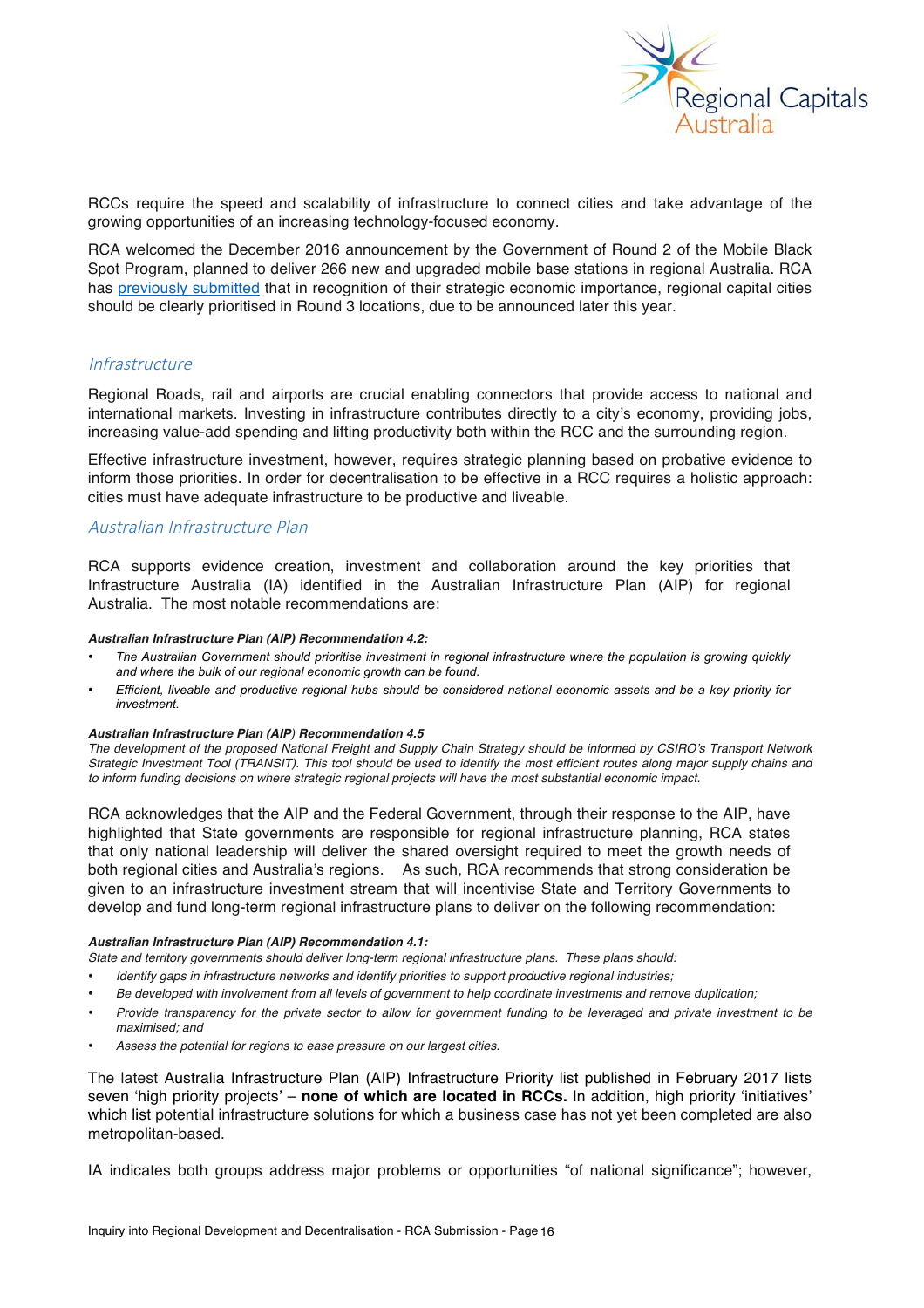

RCA submits that a key focus on the way that infrastructure priorities are assessed, particularity the measurement of travel time savings and the \$100million project threshold mean that regional projects are either overlooked or not planned for. Projects that are regionally significant should feature in either/both lists and again that State and Territory government's should be incentivised to ensure these projects feature.

#### *RCA Recommendations:*

- *Adopt IA's recommendation Recommendation 4.2 and ensure Efficient, liveable and productive regional hubs should be considered national economic assets and be a key priority for investment*
- *Undertake a review of the metrics which nationally significant infrastructure projects are assessed to identify metropolitan city bias – particularly in relation to 'travel time savings'*
- *Ensure Infrastructure Australia can review projects or groups of projects that sit below \$100million in investment*
- *Australian Government to incentivise state governments to develop regional city infrastructure plans that can be evaluated by Infrastructure Australia and to put forward in a regional city infrastructure priority lists for ranking in Infrastructure Australia's Top priority project*

#### Regional Tertiary and Education Availability

A thriving regional university sector is critical to ensuring that RCC can continue to provide many of the same services provided by metropolitan capitals, whilst continuing to grow our already substantial contribution to Australia's economic activity.

Regional universities also have enormous potential in driving regional innovation, and regional economic, social and cultural development and for growing opportunities around decentralisation.

The Regional Universities Network has stipulated regional universities perform a growing share of Australia's highly ranked research, much of which is undertaken in close partnership with regional Australian industries and communities. It is the position of RCA that increasing the accessibility of regional tertiary education and skills development should be a key Government priority in preparing regional economies for a development and a sustainable future.

#### Regional Growth Fund and Building Better Regions

RCA welcomed the 2017-18 budget announcements in regional investments to support the establishment of a Regional Growth Fund and the continuation of the Building Better Regions Fund. RCA notes that these investments continue to contribute to the social development of Australia's regions.

The Regional Growth Fund will provide grants of \$10million or more for major transformational projects that will support long-term economic growth and create jobs in regions undergoing structural adjustment.

As outlined in this submission RCCs are integral to the future of their regions and a growing Australia. As it has also been outlined in this submission regional cities and the transformational needs of regions are not well planned for or funded. As such it is the position of RCA that the Regional Growth Fund guidelines should be created to allow the fund to be a potential source of funding for projects identified in regional City Deals as well as any projects highlighted b

#### *RCA Recommendations:*

*Regional Growth Fund guidelines be created to allow the fund to be a potential source of funding for projects identified in Regional City Deals.*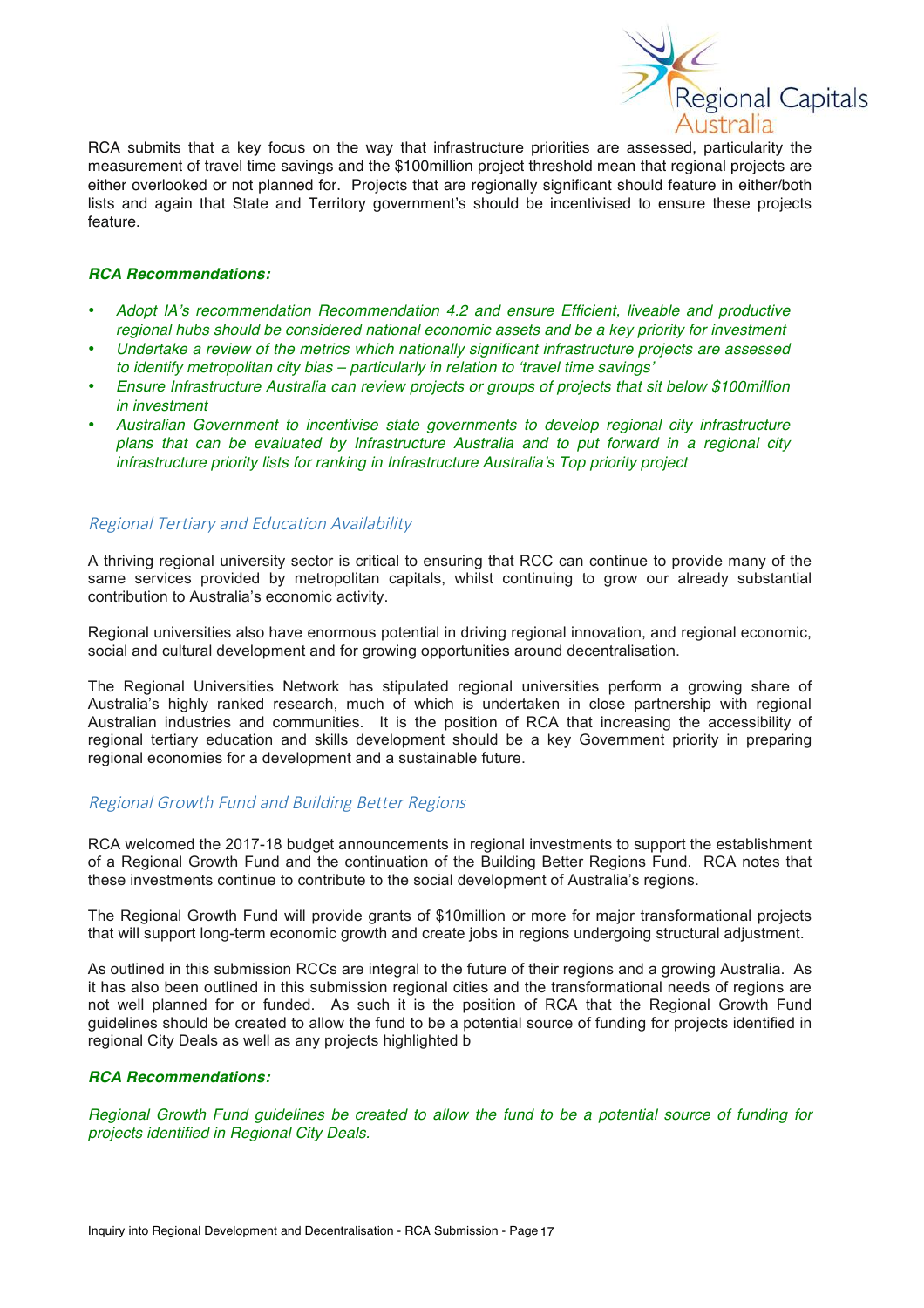

# **DECENTRALISATION – BENEFITS**

RCA has been a strong advocate of decentralisation initiatives and welcomed the announcement by Federal Government in its 2017-18 Budget pertaining to its *Decentralisation Program* – prioritising the decentralisation of non-policy Commonwealth entities to regional areas.

Now is the time to embrace decentralisation: the rise of connectivity technology, the move to high levels of urbanisation throughout the country – particularly in many of Australia's regional cities – the changing drivers of Australia's economy towards knowledge roles present numerous opportunities. These opportunities are clear for the Australian government: embrace the modern work practices through teleworking and run organisations from a variety of locations through decentralise government operations.

RCA challenges the notion that there are limited benefits to decentralisation and seeks to highlight the many benefits decentralisation has brought to our member cities: **see Case Studies at Appendix A.**

As the case studies attest, decentralisation initiatives in RCCs have brought about enormous economic benefits to individual locations and their surrounding regions. The employment opportunities generated have been significant, and have often had a wider impact. As noted in the August *House of Representatives Select Committee on Regional Development and Decentralisation Issues Paper:* 

*"Employment opportunities are not necessarily restricted to those within the relocated agency. Rather, employment opportunities may arise from any increased spending in the regional economy by public sector employees and their families, and from any associated private investment that follows a public sector move to a non-metropolitan area"12.* 

Support for moving government departments to the regions is growing, and more of our regional cities are promoting themselves as suitable contenders. Recent news reports indicate RCA member city Toowoomba is now expected to make a case for relocating the Department of Defence and the Department of Agriculture – arguing its strong economic performance and existing infrastructure would ease the transition:

*"Toowoomba could be seen as a blueprint in terms of economic strength, liveability and connectivity" – John McVeigh MP, Chair of the Select Committee on Regional Development and Decentralisation, August 2017*

## **DECENTRALISATION VALUE-ADDING INITIATIVES**

RCA submits that decentralisation proposals should not be examined in a vacuum and that the following mechanisms could significantly 'value-add' to any proposed decentralisation initiatives.

### **Teleworking**

As RCA noted in its March submission regarding Decentralisation a viable alternative to the relocation of Commonwealth agencies and corporate entities is teleworking or outposting – defined by the Australian Public Service Commission as 'an arrangement whereby an employee has a formal agreement with their employer to work in a location other than the office, usually a home office'.

It is the position of RCA that in addition to decentralisation initiatives, the Government should further examine teleworking opportunities in the APS. There are numerous benefits for the employee included cost-savings by not having to travel to work, flexibility in work hours and therefore increased ability to manage work-life balance, increased job satisfaction, and a greater ability to participate in the

<sup>&</sup>lt;sup>12</sup> Decentralising public agencies: regional benefits with agency risks, Urbecon, SGC Economics and Planning, September 2016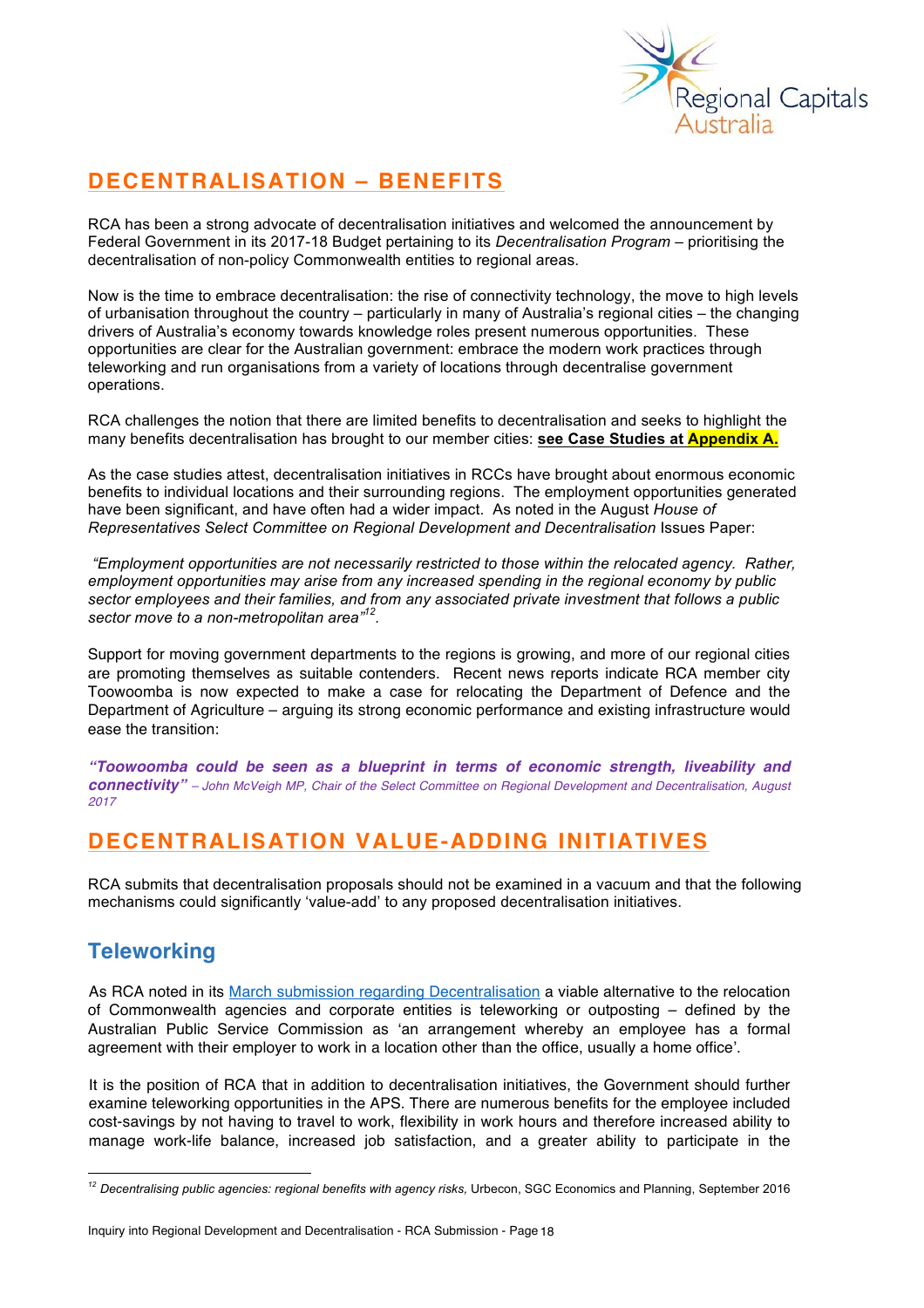

workforce where traditionally this may not have been possible. The benefits to the employer include improved recruitment and retention outcomes, reduced absenteeism, increased business resilience, reduced costs associated with office space and increased productivity.

There is a growing trend of Australian employees using technology to work remotely. The results from the *Charateristics of Employment Survey* conducted by the Australian Bureau of Statistics (ABS) in 2015 indicated that of 11.6 million people employed in Australia, 3.5 million were teleworkers. The ABS data further showed that telecommuting had increased over the last fifteen years.

The Australian Public Service is one of the largest employers in the country. In June 2016, the **APS had over 153,000 employees**. Facilitating further teleworking opportunities throughout all sectors of the APS presents an enormous opportunity for those located in RCCs to engage in skilled, long-term employment – a key factor in growing our regions.

#### *RCA Recommendation:*

- *Formally incorporate teleworking/outposting of Commonwealth employees as a key component of Government policy; and,*
- *Set yearly targets for each Commonwealth department, corporate entity and statutory authority to offer teleworking opportunities for a percentage of its staff.*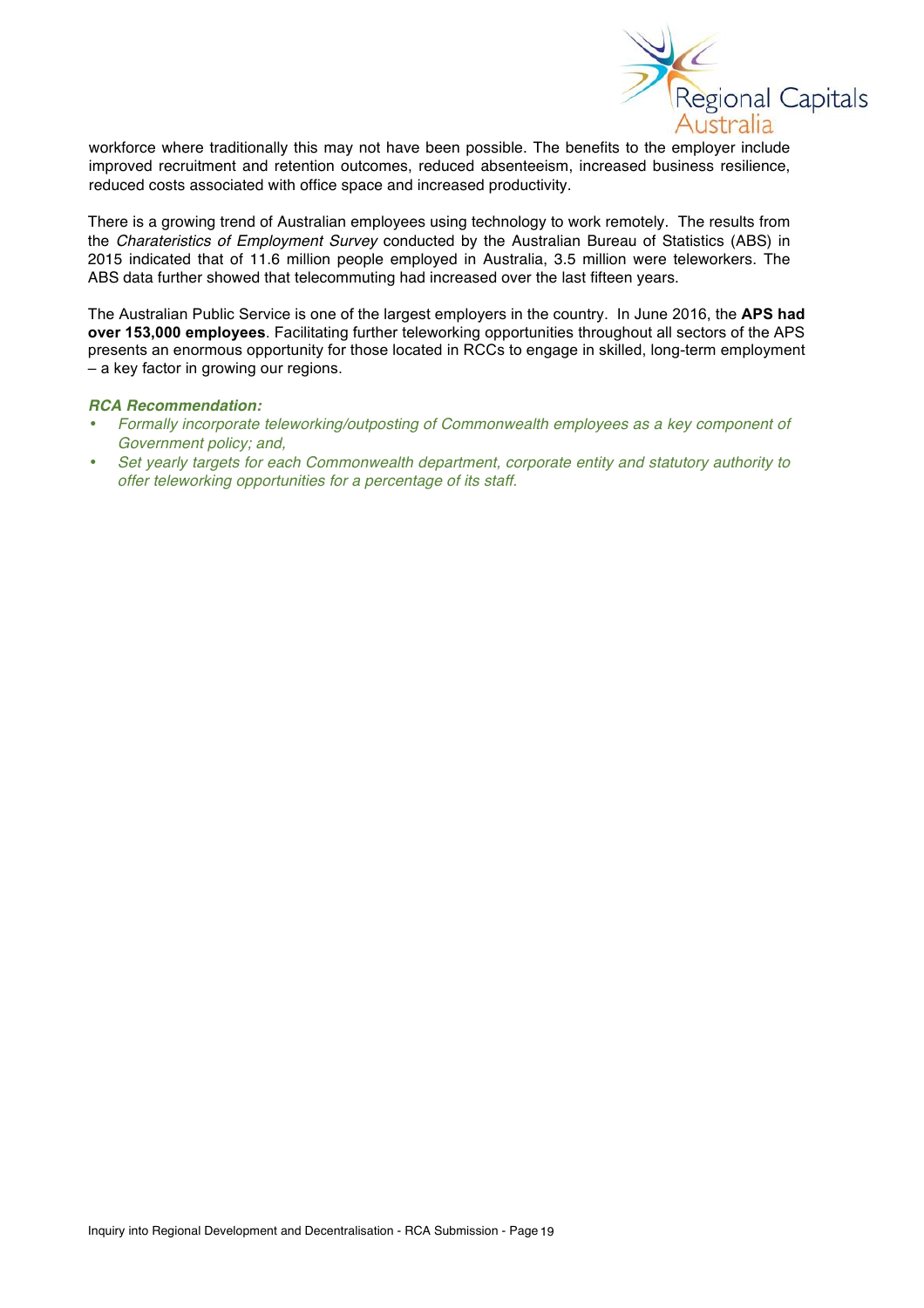

**APPENDIX A**

### **SUCCESSFUL DECENTRALISATION INIATIVES IN REGIONAL CAPITAL CITIES:**

#### CASE STUDY: TRARALGON

Traralgon is a city in the east of the Gippsland region of Victoria. The population of the town at the 2011 Census was 24,590. It is the largest and fastest-developing city in the more prominent Latrobe Valley, which has a population of around 75,000. Key industries for Traralgon include health care and social assistance, retail, manufacturing, construction, public administration, education and training, accommodation and electricity, gas, water and waste services.

With a large commercial centre, NBN availability, and regional railway station, Traralgon has emerged as the regional centre of Latrobe Valley – boasting regional medical services, and numerous educational facilities including preschools, primary schools, State and Catholic secondary schools and a Federation Training campus. There is also a Performing Arts Centre and numerous sporting facilities (including a racing complex and the Traralgon Tennis Centre) and an airport.

A key boost for the Traralgon economy was the establishment of the Australian Securities and Investments Commission (ASIC) information-processing centre in the early 1990s. The Traralgon ASIC office currently filters, processes and files the financial documents of every registered company in Australia.

The 'ASIC effect' on the Latrobe Valley and its surrounding community has been significant. In 2014, Latrobe City Council commissioned Remplan to model the direct and indirect contribution of ASIC's operations in Traralgon to the local economy in terms of output / revenue, employment / jobs, wages and salaries, and value-added benefit. The analysis was undertaken in the context of the Latrobe City Local Government Area.

Remplan's analysis estimated of the **346 people** employed at the site, flow-on industrial effects in terms of local purchases of goods and services was expected to support a **further 100 jobs**. Direct economic activity from the site was in the order of **\$67 million annually**, and this direct economic activity estimated to generate demand for intermediate goods and services from within the Latrobe City economy to the value of **\$26.4 million. Overall total output, including all direct, industrial and consumption effects was estimated at around \$126.4 million annually.**

#### CASE STUDY: GEELONG

As the second largest city in Victoria, the City of Greater Geelong has a population of approximately 229,420 which is expected to reach 320,000 in the next 20 years. Geelong is a cosmopolitan city and an hour's drive from Melbourne. The city is a major centre for investment with over 16,000 businesses and a highly skilled labour force of 101,040 (*2011 Census estimate*). Total residential dwellings are estimated at 106,800 across more than 50 suburbs and townships – a high proportion of which will come from new 'greenfield' growth areas identified for development (e.g. Armstrong Creek) as well as other suburban expansions.

Over the past decade Geelong has transitioned itself from an economy with a strong reliance on big manufacturing, to one with a focus on knowledge based sectors such as, health, research, biotechnology, education, tourism and retail. These sectors are now Geelong's largest employers.

Geelong is perhaps the trailblazer example of decentralisation in the last decade, with multiple state and federal agency relocations – creating over 2,770 jobs: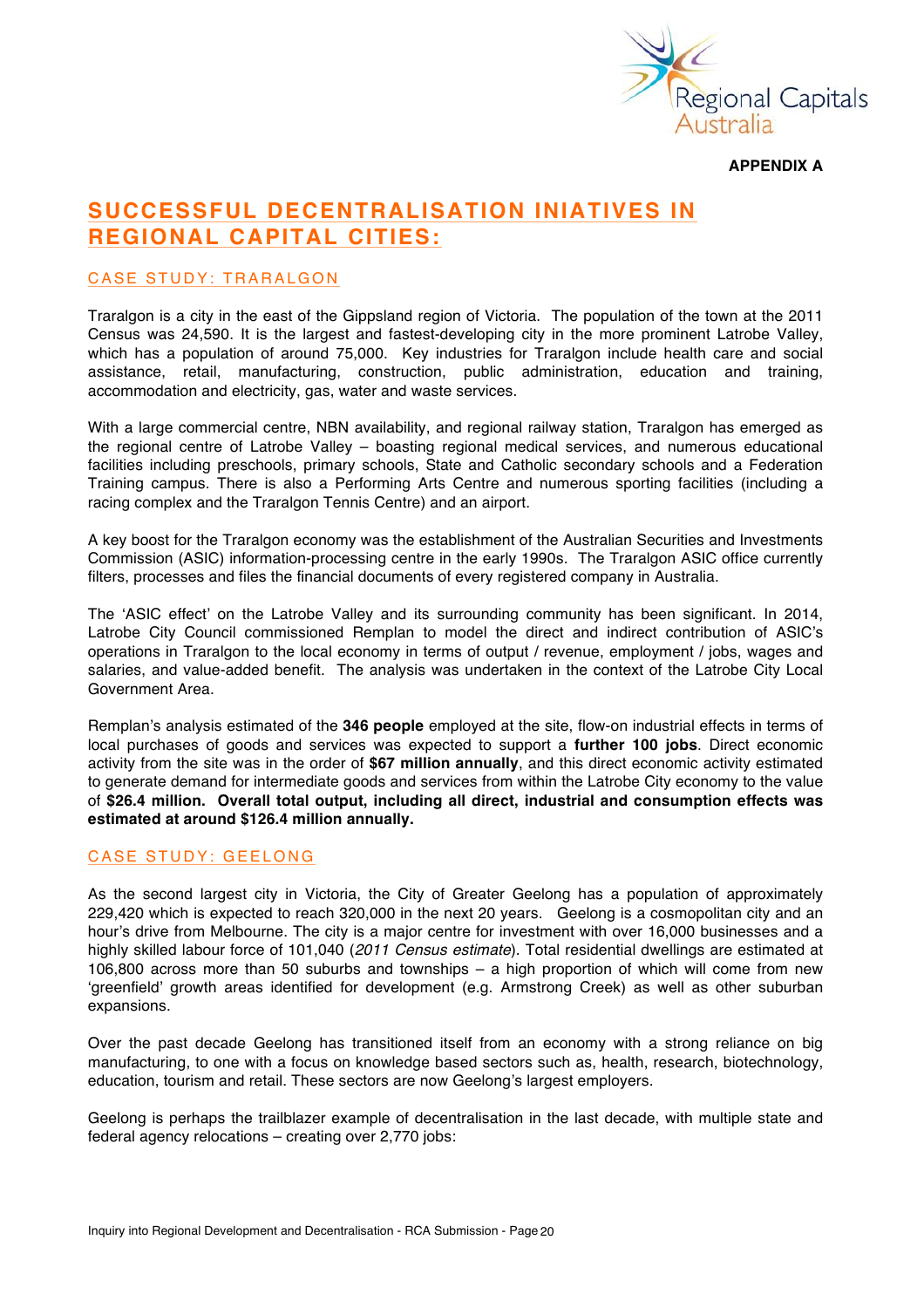

| <b>AGENCY</b>                              | <b>EMPLOY</b> | <b>INDUSTRY SECTOR</b>                                  |
|--------------------------------------------|---------------|---------------------------------------------------------|
| <b>Transport Accident Commission</b>       | 880           | Insurance & Superannuation                              |
| <b>Australian Bureau of Statistics</b>     | 260           | Professional, Scientific &<br><b>Technical Services</b> |
| <b>Australian Taxation Office</b>          | 139           | <b>Public Administration</b>                            |
| Centrelink - including 24-hour call centre | 292           | <b>Public Administration</b>                            |
| WorkSafe (proposed)                        | 750           | Insurance & Superannuation                              |
| NDIA (proposed)                            | 450           | Insurance & Superannuation                              |

Modelling by Remplan estimates that these 2771 government agency jobs in Geelong:

- Support **6,858 local jobs** (2,771 direct jobs and 4,087 indirect jobs due to the flow on industrial and consumption effects).
- Increase local wages and salaries by **\$612m** annually.
- Inject **\$2,622m** of direct and indirect revenue into the local economy.
- Contribute **\$1,213m** value-added or Gross Local Product annually
- Generate a value-added multiplier of 2.1, meaning that for every dollar of value-added created, another \$1.10 would be created elsewhere in the local economy.

#### CASE STUDY: WAGGA WAGGA

Wagga Wagga is at the eastern end of the NSW Riverina region where the slopes of the Great Dividing Range flatten and form the Riverina plain. The city straddles the Murrumbidgee River, one of the great rivers of the Murray-Darling Basin. The city sits halfway between the largest cities in Australia, being 452 kilometres southwest of Sydney and 456 kilometres northeast of Melbourne with the Sydney–Melbourne railway line passing through. It is also an airport-linked central location between Sydney, Melbourne and Brisbane.

Wagga Wagga's population in 2016 was 65,000 people, and the city is estimated to continue to grow to 80,000 people by 2036.

Wagga Wagga itself is the largest retail, commercial, administrative and population centre in the Riverina region, and a central hub of services to a catchment of over 185,000 people. As the major regional centre for the Riverina and for much of the South West Slopes regions, Wagga Wagga provides education, health and other services to a region extending as far as Griffith to the west, Cootamundra to the north and Tumut to the east, and is also an important heavy truck depot for a number of companies including Toll Holdings.

Wagga Wagga boasts a skilled and diverse workforce – with its top three industry sectors being:

- Health Care and Social Assistance (16%)
- Retail Trade (9.7%)
- Public Administration and Safety (10%)

Whilst the move is too recent to estimate 'flow-on' economic effects, the recent relocation of Rural Industries Development Research Centre (RIDRC) **is estimated to save the corporation \$1.2 million each year in operating costs, in achieving lower rent costs**. Further, Managing Director John Harvey said he was "pleasantly surprised by the quality and quantity of applicants" applying to fill the new Waggabased roles at RIDRC.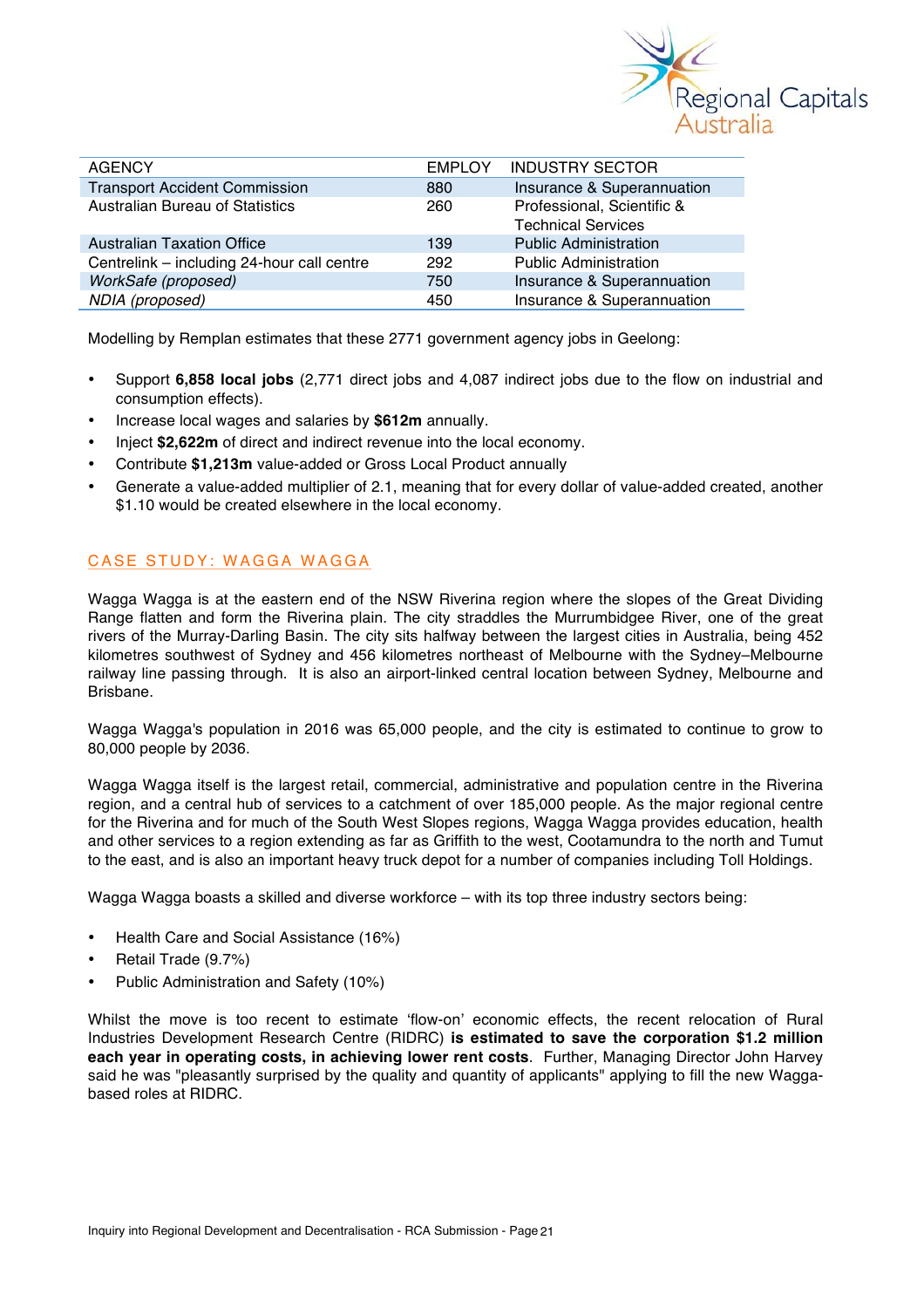

#### CASE STUDY: BENDIGO

The City of Greater Bendigo is located in the centre of Victoria, covering almost 3,000 square kilometers. With a growing population of more than 110,000, Bendigo is Victoria's third largest economy base. The city has approximately 7,589 businesses and a workforce of around 42,000 people. In the five-year period 2009-2014, there was strong employment growth in construction; arts and recreation services; transport, postal and warehousing; healthcare and social assistance; professional services and financial and insurance services.

The economy of the City of Greater Bendigo is diverse and includes a thriving retail and industrial base, tourism, agriculture, mining and mineral and stone resource exploitation. Commercial development in Bendigo is significant and is based around retailing and financial institutions, including Bendigo Bank as a major national and regional bank.

Bendigo is now the third-largest concentrated economic base in Victoria, behind Melbourne and Geelong, with the Bendigo region's economy valued at **\$10.5B** per annum.

The Bendigo CBD is the largest retail centre in the municipality and north-west Victoria, and there is a wellestablished hierarchy of business centres within the municipality. Accordingly, the relocation of State Trustees to Bendigo in 2012, where 100 new roles were created, proved a success for this particular RCC. This was strategic and effective decentralisation: Bendigo was already home to significant existing financial and insurance services.

Now, the finance sector is one of Bendigo's leading industries, with output of over **\$550 million per annum (12.3 per cent of GVA).** Greater Bendigo is home to over 500 financial and insurance service businesses, including the nation's fifth largest bank, Bendigo and Adelaide Bank, which is a top 70 ASX listed company employing approximately 1000 people locally.

#### CASE STUDY: ALBURY WODONGA

The cities of Albury and Wodonga share a border between the States of New South Wales and Victoria. The distance between the cities is a short 10-minute car or bus ride. Combined, Albury-Wodonga is the 20th largest Australian city with more than 100,000 residents, servicing a regional population in excess of 180,000 or up to 250,000 (depending on the service being utilised).

It is anticipated that by 2036, Albury and Wodonga will have a combined population of approximately 125,000 people. The two cities are also strategically positioned on the eastern seaboard freight route with the ability to connect people, freight and knowledge to the major capitals and regions throughout Australia.

Given the location and scale of the combined cities and the congestion challenges facing Australia's 'big five' cities, there is every opportunity for Albury-Wodonga to attract more people to live and business investment to grow.

The Australian Tax Office (ATO) set up regional office in Albury in the 1970s, employing between 500 – 800 permanent staff, as well as several hundred casual employees during peak assessment periods. During the 1980s, the growing ATO workforce put greater pressure on the agency's accommodation in big, metropolitan branches, the ATO revived its decentralistion policy and planned to make the office in Albury as well as offices in Townsville and Newcastle) fully autonomous.

On 1 July 1987 the Albury branch was fully autonomous, and has been a significant employer in the region ever since. In terms of employment effects and using Remplan economic modelling, the following flow-on effects are estimated: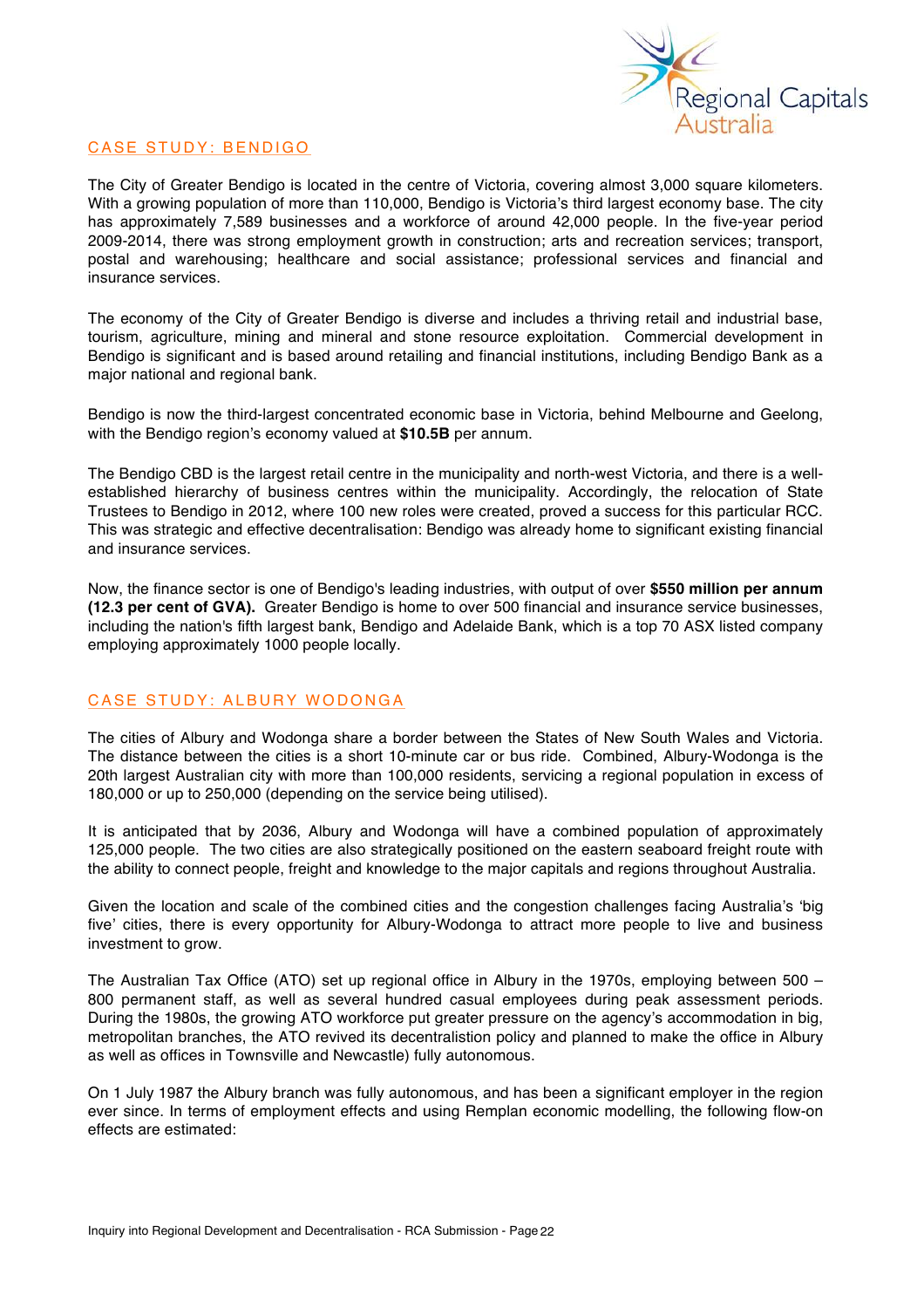

- Direct Job creation of 500 800 jobs has a flow on effect of a further 144- 230 jobs in the local economy
- Consumption effects are estimated to further boost employment by 244- 390 jobs
- Total employment including all direct and indirect jobs rises by 888 1420 jobs in the local economy.

Today, the ATO remains a major factor in a total job pool for Albury of 21,290 jobs (4.2% – 6.7% of jobs) and Albury Wodonga region combined of 37,296 (2.4% and 3.8% of all jobs). The City of Albury estimates the total value added contribution (including all direct, industrial and consumption effects) to the Albury economy is \$125M and \$200M per annum.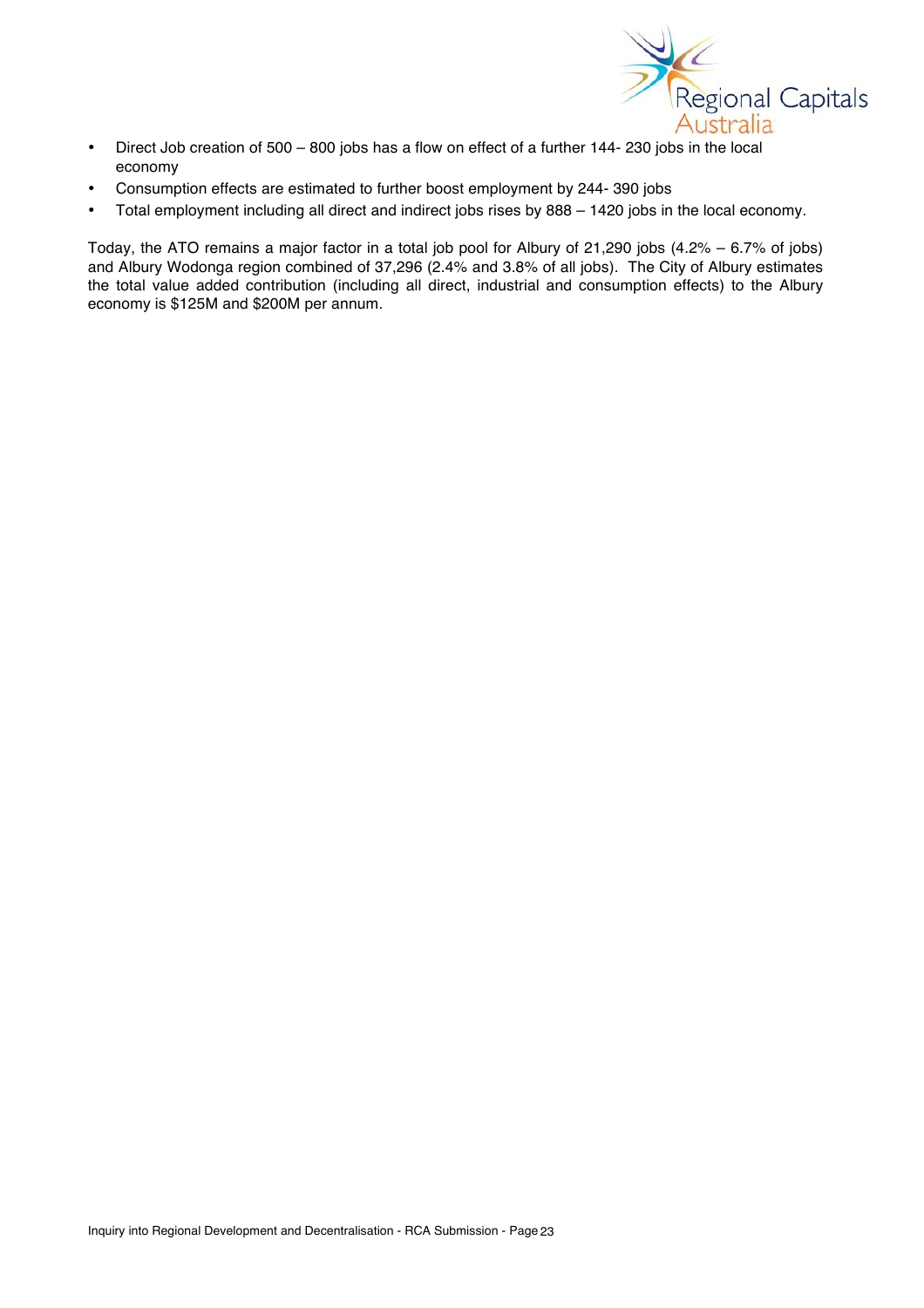

**Appendix B**

# **REGIONAL CAPITAL CITY DATA COLLECTION COMPARISON**

**A comparison of data collected on a all regional capital city members.**